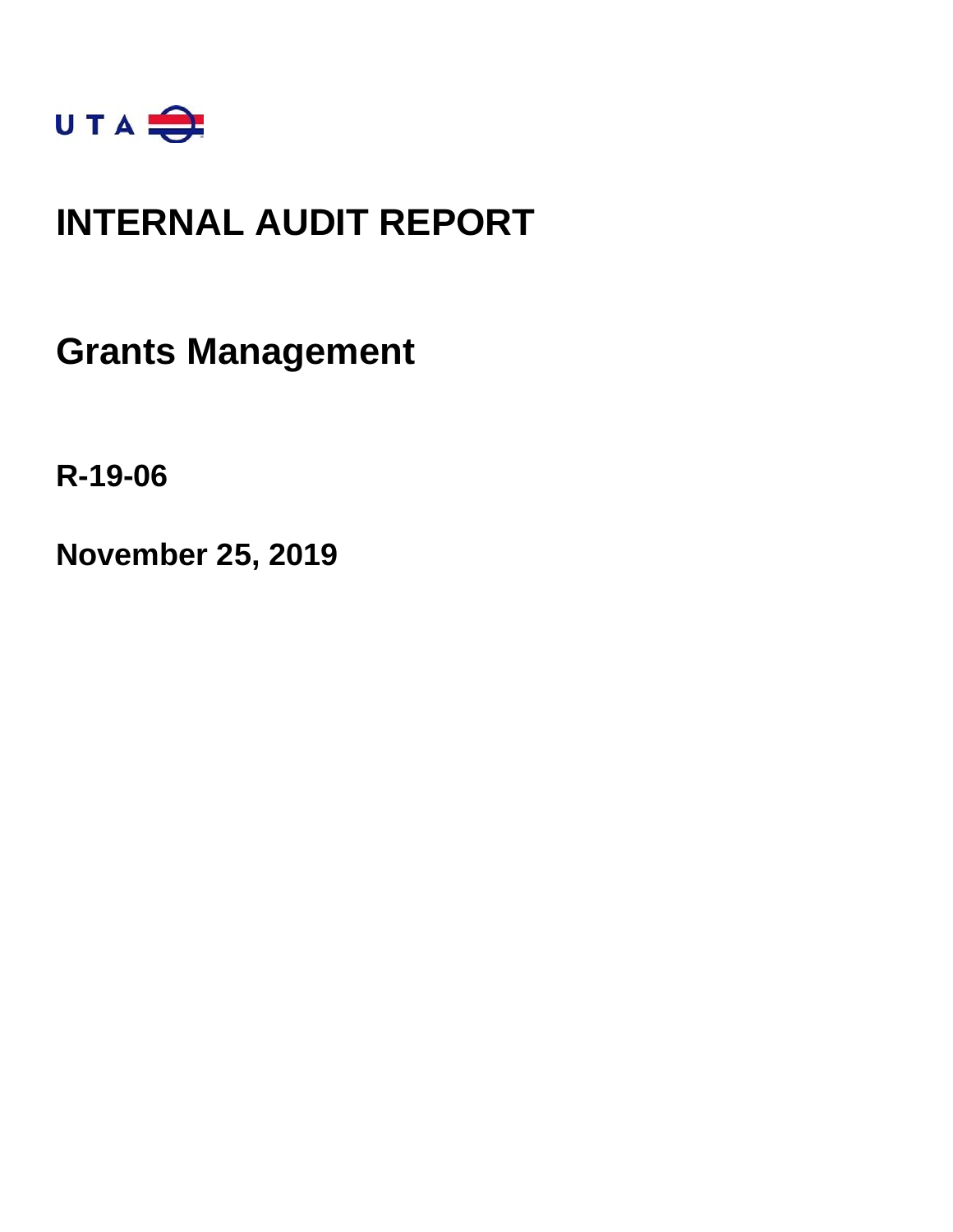### **Executive Summary**

#### **Introduction**

In conjunction with the Board of Trustees' Audit Committee, Internal Audit (IA) developed a risk-based annual audit plan. All of the audits on the audit plan are conducted in accordance with the International Standards for the Professional Practice of Internal Audit, published by the Institute for Internal Auditors (IIA), and provide several benefits:

- Management's continuous improvement efforts are enhanced
- Compliance is verified and shortfalls are identified so that they can be corrected
- Board of Trustee oversight of governance, control and risk management is strengthened

All of these benefits contribute toward the Board of Trustees' strategic plan focus areas of:

- Customer Service Improve products, services, accessibility, and mobility
- Leadership and Advocacy Address current and future transportation challenges
- Access to Opportunity Enrich transit access and quality of life
- Strategic Funding Be wise stewards of public resources
- Workplace of the Future Foster dynamic, diverse, and engaged employees

As part of the 2019 internal audit plan, IA was directed by the Audit Committee to perform an audit to determine if controls over the grants management process are designed and operating effectively to ensure compliance with federal regulations, state laws, and internal policies and procedures as well as to support the achievement of management objectives. A preliminary assessment of grants management was concluded on August 28, 2018 and the final audit was completed in August 2019.

#### **Background and Functional Overview**

The Grants Manager for the Utah Transit Authority (UTA), provided a functional overview of the grants management processes to provide context to this report. Please note that all of the statements made are assertions by the Grants Manager and were not assessed by Internal Audit.

The UTA Grants Management Program team administers Federal Transit Administration and other Federal, State, and local agency grants awards, and ensures uninterrupted flow of federal formula funds. The Grants team coordinates closely with staff from other departments regarding their grant duties as outlined in the Grant Management Standard Operating procedures, including: Civil Rights; Procurements and Contracts; Accounting; and Coordinated Mobility; as well as Project Managers from any UTA department that manages a project receiving grant funding. With the exception of the 5310 Grant Program, the Grants Management team is responsible for ensuring the tracking of all grants from the pursuit phase, through implementation, reporting, and final closeout. In addition there are also general responsibilities that the Grants Management team oversees, such as Metropolitan Planning Organization coordination, Certifications and Assurances, FTA Master Agreement, and assisting with preparing UTA's portion of the Transportation Improvement Programs (TIPs) and the Statewide TIP assembled by UDOT. Currently UTA has 24 active grants, totaling \$117.8M in awards.

### **Objectives and Scope**

The period of the preliminary audit was March 1, 2017 through to February 28, 2018 with the completion of the audit work focusing on January 1, 2019 through to May 31, 2019.

The primary areas of focus for the grants management audit were:

- Governance
- Drawdowns Grant closeouts
- Grant approvals
- FFR and MPR reviews
- Grants Asset tracking
- Accounting

• Contracting & Payments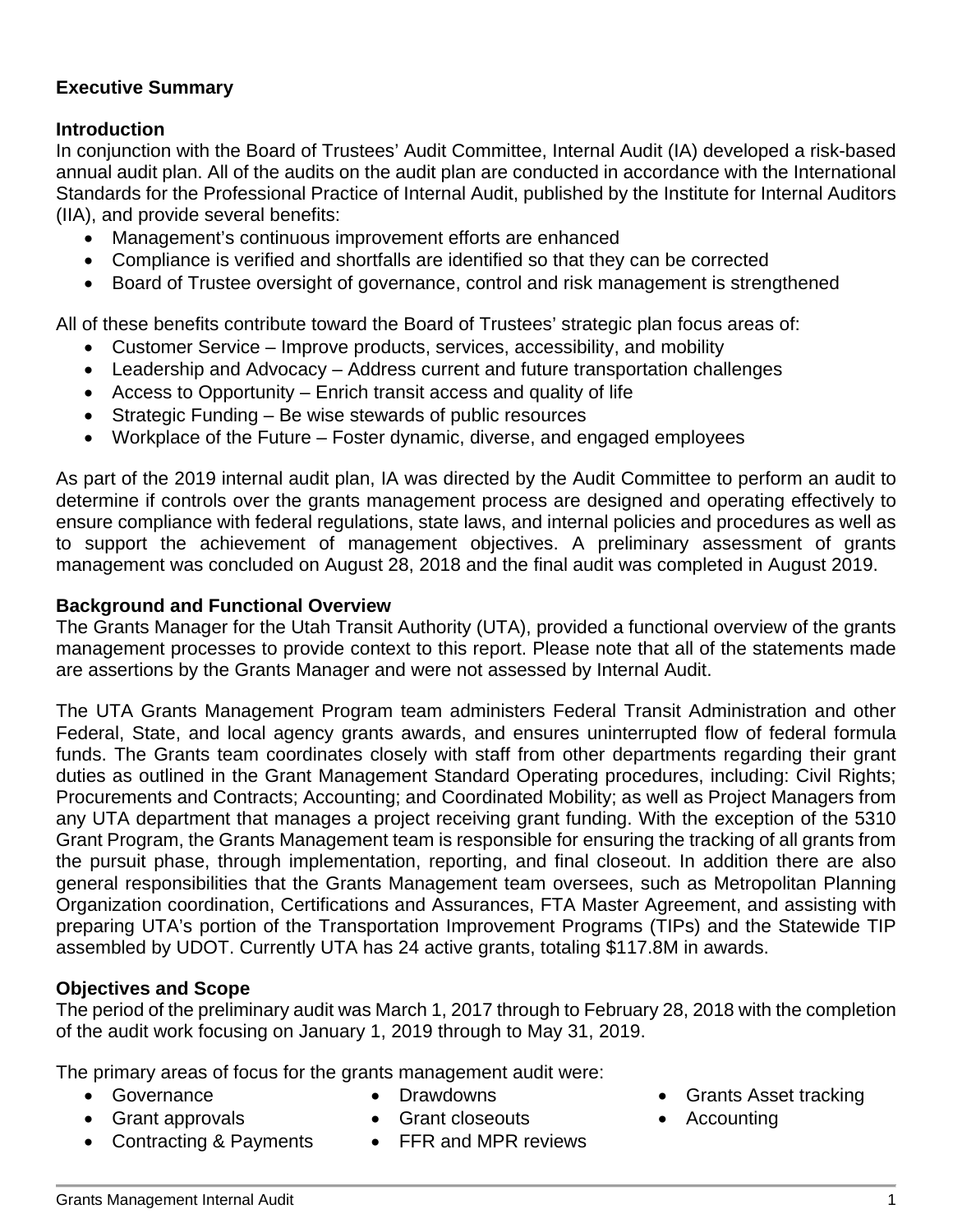### **Audit Conclusion**

### **Audit Report Rating\***

Progress was made since the 2018 preliminary assessment in specific areas, directly and indirectly related to Grants Management. Stronger segregation of duties have been introduced in some of the departments that participate in the grants management program. Workflow approval was added to the journal entry process in the Accounting Department as well as for Real Estate inventory. The Coordinated Mobility Department created Standard Operating Procedures to help guide users in carrying out sub recipient monitoring with 5310 grant funds and created reporting tools to aid management in tracking progress. Acceptable expense types for formula fund grants were also defined to assist users in complying with Federal requirements.

While progress has been made to address previously identified risks, the audit revealed that key risks remain in grants management governance. The overall accountability for monitoring compliance with all grant requirements have been excluded from the Grants Manager's responsibilities but not been assigned to another UTA official, which increases the risk that critical Federal grant requirements are not being met. While a control has been designed to monitor compliance with all grant requirements it is not adequate to achieve the objective of the control because it lacks accountability, adequate delegation of authority, as well as clear assignment of roles and responsibilities. Parties are requested to sign off on a pledge to verify compliance with assigned requirements for grant compliance, however, it is unclear that assignees have a clear understanding of the intent of the sign off and therefore UTA may be under a false sense of comfort that requirements are being monitored and verified.

The lack of a complete, valid, and accurate asset listing, including necessary attribute information and supporting documentation, impedes compliance with certain critical grant requirements as well requirements related to state of good repair and financial reporting.

In the event that management addresses these key risks, it would reduce the risk of non-compliance with FTA requirements significantly.

Based on the preliminary assessment and subsequent audit work performed, it is was found that Management's responses in designing and implementing controls are adequate and effective for the risks identified by Management related to grant pursuit approvals, grant closeouts, as well as FFR and MPR reviews.

While this report details the results of the audit based on limited sample testing, the responsibility for the maintenance of an effective system of internal control and the prevention and detection of irregularities and fraud rests with management.

\*Rating is defined in Appendix 2

Internal Audit would like to thank management and staff for their co-operation and assistance during the audit.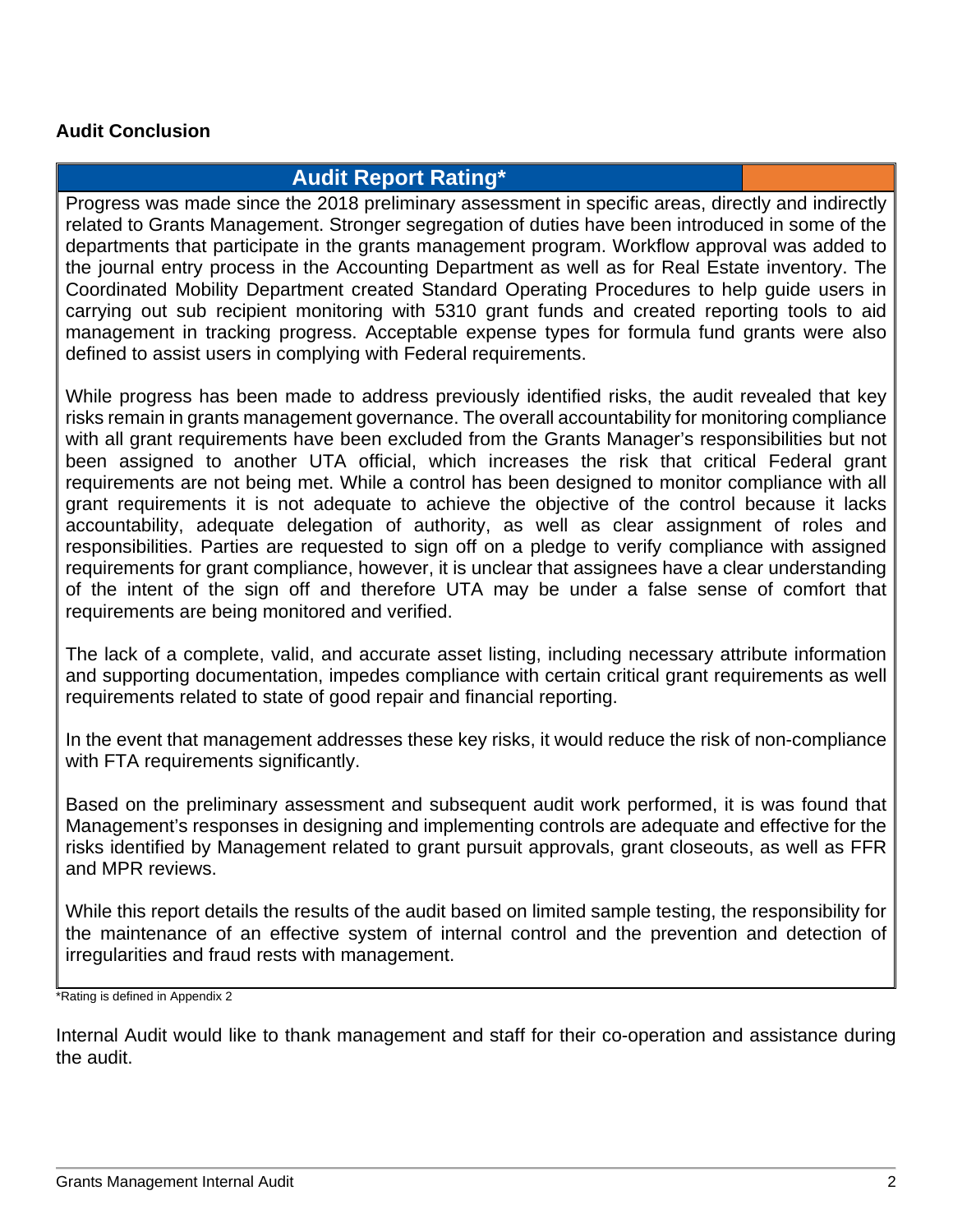### **Table of Contents**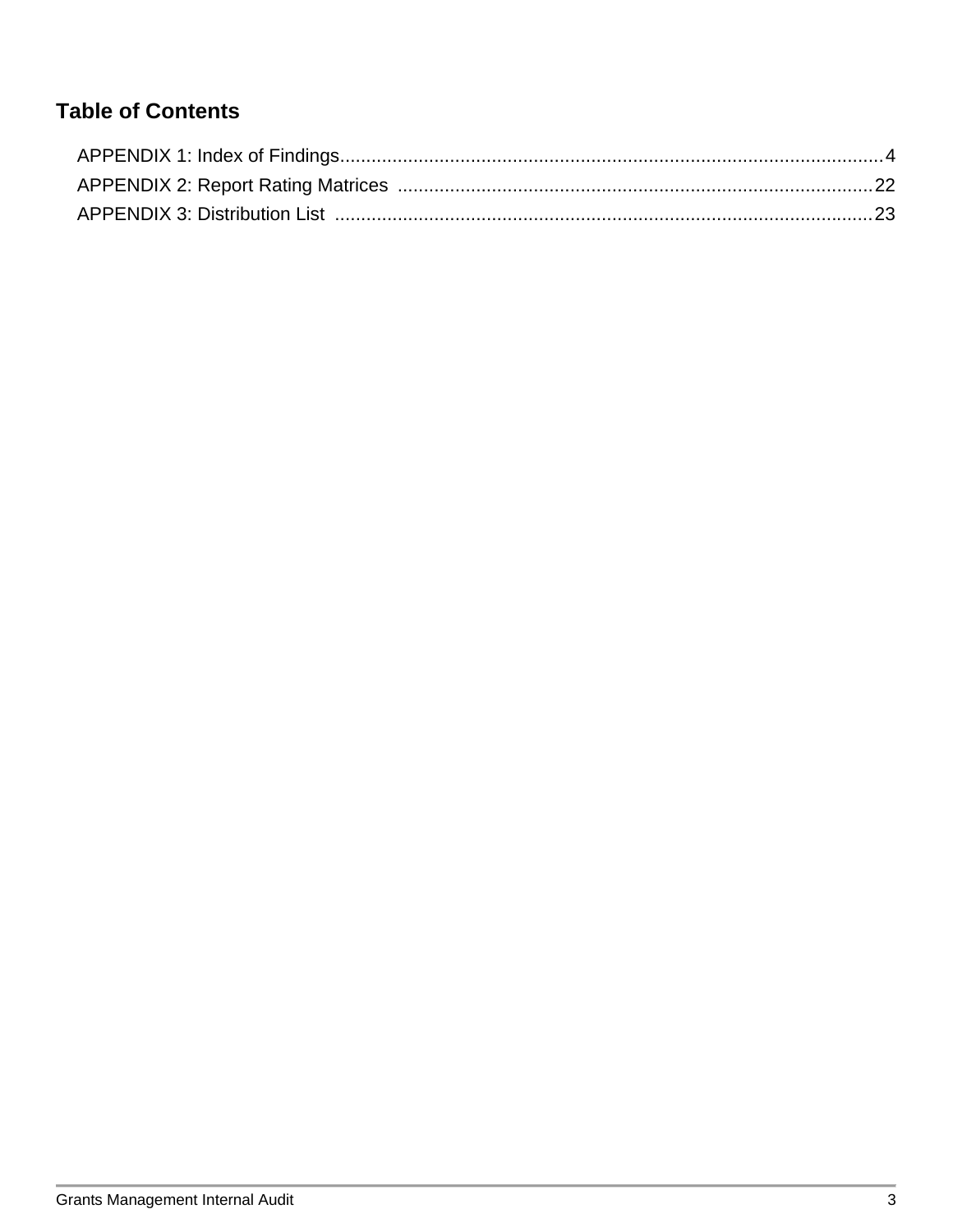### **Index of Findings**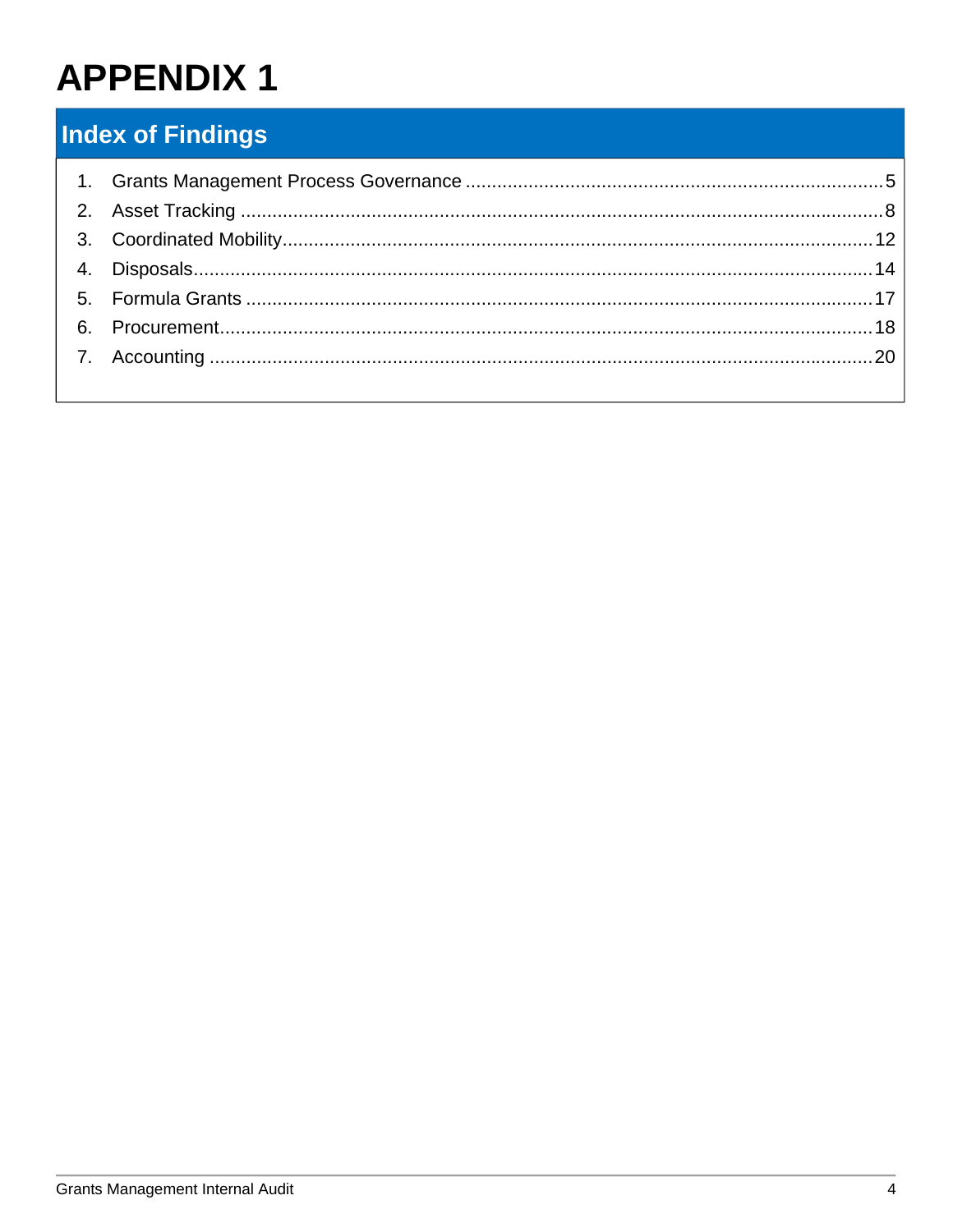### **1. Grants Management Process Governance**

| <b>Preliminary Finding R-18-2-1</b>                                                                                                                                                                                                                                                                                                                                                                                                                                                                     | High |
|---------------------------------------------------------------------------------------------------------------------------------------------------------------------------------------------------------------------------------------------------------------------------------------------------------------------------------------------------------------------------------------------------------------------------------------------------------------------------------------------------------|------|
| Criteria:                                                                                                                                                                                                                                                                                                                                                                                                                                                                                               |      |
| Enterprise governance is an overarching system, which seeks to align priorities, funding, and<br>resources and elevates decision-making responsibility, authority, and accountability to the<br>appropriate levels. Governance principles include:<br>Management establishes reporting lines, with board oversight, of the development and<br>$\circ$<br>performance of internal control.<br>Individual accountability is in place for internal control responsibilities that support entity<br>$\circ$ |      |
| objectives.<br>Sources:<br>COSO Enterprise Risk Management: Establishing Effective Governance, Risk, and Compliance (GRC) Processes, Robert R Moeller<br>COSO: How the COSO Frameworks Can Help, James DeLoach and Jeff Thomson                                                                                                                                                                                                                                                                         |      |
| UTA Corporate Policy No. 3.1.7, "Grants Management," (Grants Management Policy) assigns<br>the Grants Manager the responsibility for monitoring compliance with grant requirements.                                                                                                                                                                                                                                                                                                                     |      |
| UTA Corporate Policy No. 1.1.2, "Creation, Revision, Retention, and Distribution of Policies and<br>Procedures," establishes that a business unit or corporate office must obtain the review and<br>approval of the executive for proposed policies or Standard Operating Procedure (SOP) and must<br>post approved SOPs on the business unit or corporate office's area on the Intranet                                                                                                                |      |
| Condition:<br>The following gaps in the grants management governance environment were identified:<br>그 그 사람들은 그 사람들은 그 사람들을 지르며 그 사람들을 사용하고 있다. 그 사람들은 그 사람들은 그 사람들을 지르며 그 사람들을 지르며 그 사람들을 지르며 그 사람들을 지르며 그 사람들을 지르며 그 사람들을 지르며 그 사람들을 지르며 그 사람들을 지르며 그 사람들을 지르며 그 사람들을 지르며 그 사람들을 지르며 그 사람들을 지르며 그 사람들을 지르며 그 사람들을 지르며 그 사람들을 지르며                                                                                                                                                                      |      |

- Compliance monitoring with critical grant requirements, as assigned in UTA Corporate Policy 3.3.7, was not performed for areas, including but not limited to; asset tracking, asset disposals, and determination of allowable costs for formula grants.
- Neither the Grants Management Policy or The Grants Development and Management SOP (Grants Management SOP) address record retention for documentation related to FTA grants.
- Continuing Control of Federally Funded Assets Procedure for Assets over \$50,000 and Non-Revenue Service Vehicles (Continuing Control SOP) and Accounting Policy Manual do not have evidence of dated executive approval.
- The Grants Management SOP and the Continuing Control SOP were not available on the Intranet as required by UTA Corporate Policy 1.1.2.

Root/Cause Analysis:

- Grants Management Policy may be open to interpretation for the Grants Manager's role in monitoring compliance with grant requirements.
- No risk assessment had been performed for the Grants Management process.

#### Effect:

Increased risk of the following:

- Non-compliance with federal grant requirements.
- Inconsistent practices and activities diverge from SOPs.
- Responsible parties not following best practices.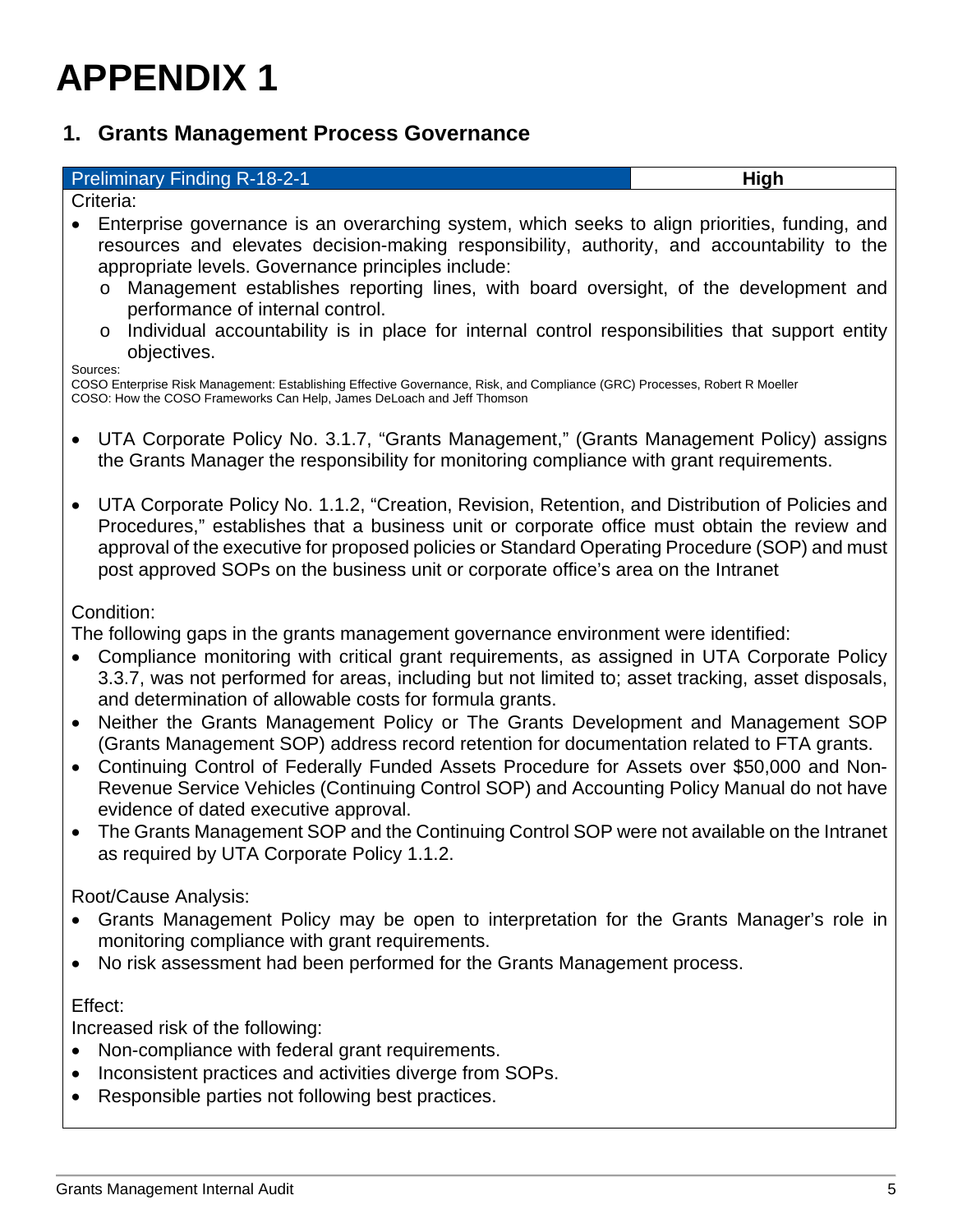#### Recommendations

- The Grants Manager's monitoring responsibilities for grant compliance should be clarified. If limits to the Grants Manager's responsibilities for monitoring grant compliance are intended they should be defined and documented in the policy.
- A process should be undertaken to identify, assign, and document all responsibilities for monitoring of grant compliance, asset tracking, asset disposals, and determination of allowable costs for formula grants.
- The Grants Management Policy should be updated, if needed, to reflect management's intentions and to assure that an adequate system is in place for monitoring compliance with all grant requirements.
- Policies should be updated to include requirements for record retention.
- Grant SOPs should be posted to the Intranet.
- All grants management related SOPs should be approved and dated by an Executive.

| Management Agreement | Owner                        | <b>Target Completion Date</b> |
|----------------------|------------------------------|-------------------------------|
| Yes                  | Director of Capital Projects | October 31, 2018              |

#### Action Plan:

- 1. The Grants Management Policy will be updated to clarify responsibilities for grant compliance.
- 2. The responsibilities for grant compliance will be determined by grants management team in conjunction with the accounting, contracts and procurement, civil rights, and asset management departments. The process will be documented and included in either the Grants Management Policy and/or the Grants Management Procedures.
- 3. The Grant Policy will be updated if needed to reflect the grant management compliance process once it is defined.
- 4. The Grant Management Procedures are currently being updated and will include requirements for records retention.
- 5. We will add the Grant Management Procedures to the Intranet after they have been updated and approved by the Executive Director.
- 6. We will advise that the Continuing Control SOP be approved and dated by the responsible Executive and then added to the Intranet.

Due to changing management personnel and the need to hire a new Grants Manager, who should weigh in on any changes, additional time is needed to complete Management's Action Plan by October 31, 2018.

#### Final Status **High**

- Audit procedures revealed that these prior recommendations have been implemented:
	- o The Grants Manager's monitoring responsibilities for grant compliance were clarified and limits to the Grants Manager's responsibilities for monitoring grant compliance were defined and documented in the policy.
	- o Policies were updated to include requirements for record retention.
	- o Grant SOPs were posted to the Intranet.
	- o The Grants Management SOP was approved and dated by an Executive.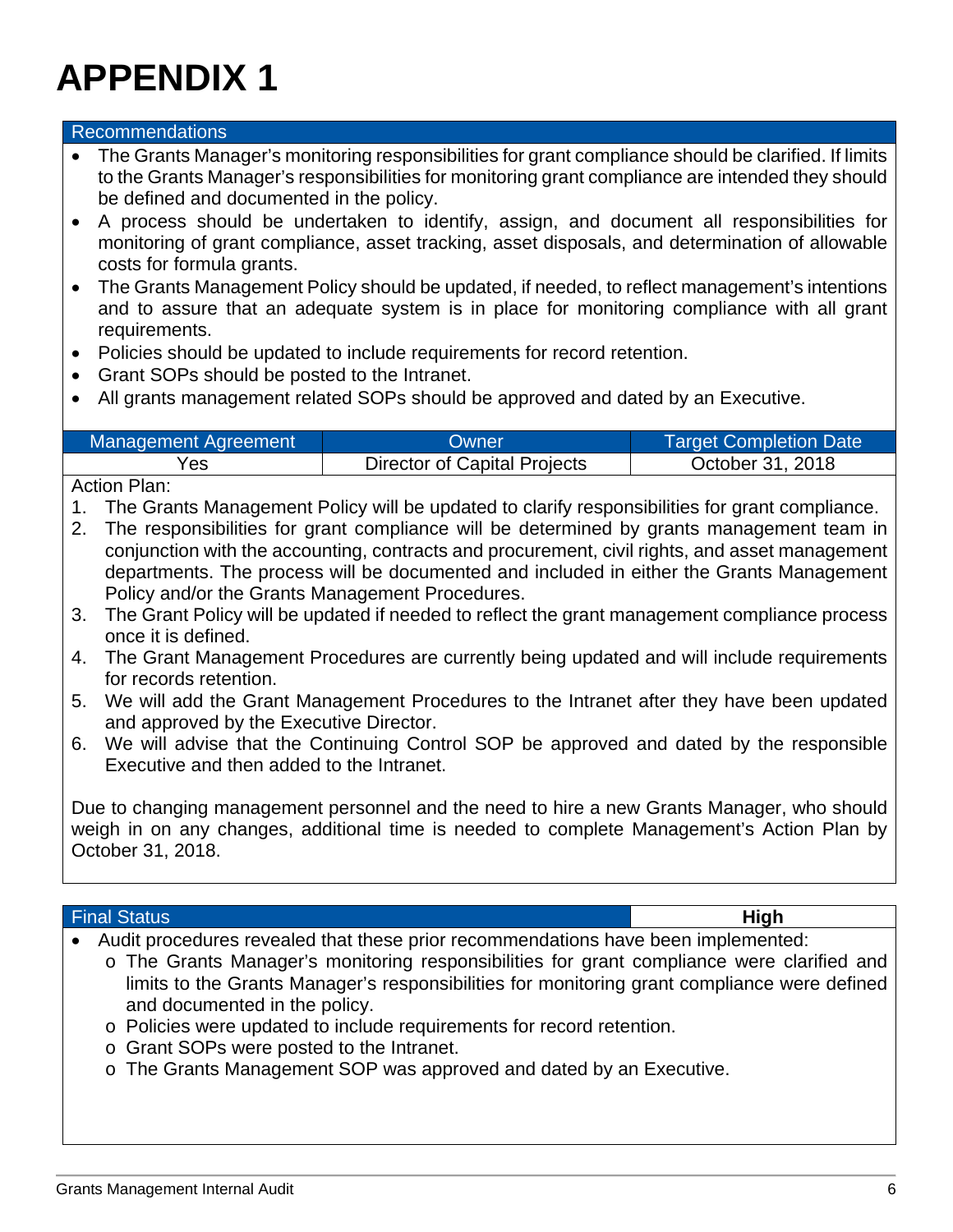#### **Conditions:**

 To receive Federal assistance through grant funding the UTA Executive Director must sign a Certifications and Assurances form which pledges to comply with all grant requirements. To give the Executive Director comfort prior to signing off each year a process is undertaken to assign each requirement identified on the Certifications and Assurances form to a responsible party at UTA who signs off that they verify compliance for their assigned requirement.

#### Testing revealed that for:

- $\circ$  1 (of 2) items selected the responsible party did sign off on the certification and assurance that the requirement was being met but as part of the audit procedures communicated that there is a likelihood that UTA was not compliant with the related requirement.
- o 1 (of 2) items selected the responsible party did sign off on the certification and assurance that the requirement was being met, however based on their subsequent response to IA and IA's previous audit procedures and findings it is known that this item has elements of noncompliance.

These two abovementioned items are indicating that there is an elevated risk of non-compliance due to misinterpretation of the responsible parties' roles.

This reduced accountability of the Grants Manager increases the risk of non-compliance as oversight of the overall Grants Management process, including responsibility to monitor compliance with all requirements, was not adequately reassigned.

#### **Recommendations:**

- Management should assign oversight, including responsibility for monitoring compliance with all grant requirements, to an appropriate UTA official
- A process to identify and document all requirements in the legal and regulatory framework for grant compliance should be undertaken to ensure that all requirements are considered for compliance purposes by UTA such as those found in FTA Circulars 5010.E *Award Management Requirements* and 9070.1G *Enhanced Mobility of Seniors and Individuals with Disabilities Program Guidance and Application Instructions*
- The Certifications and Assurances process should be enhanced by including:
	- o Appropriate delegation of authority and responsibility to be able to carry out the assigned compliance monitoring role
	- o A separate process which assigns roles and accountability prior to circulation of sign-off sheet to help parties understand what they need to achieve as well as the repercussions of noncompliance
	- o A checklist per requirement to provide the responsible parties with further guidance on what minimum governance and control should be in place to satisfy the requirement
	- o That the process allow for a responsible party to identify gaps and design an action plan as needed

| <b>Management Agreement</b>                                                                            | Owner                     | <b>Target Completion Date</b> |
|--------------------------------------------------------------------------------------------------------|---------------------------|-------------------------------|
| Yes                                                                                                    | <b>Executive Director</b> | June 30, 2020                 |
| The Executive Director signs the Certifications and Assurances form submitted to FTA. The Grants       |                           |                               |
| Manager is responsible for assuring that all responsible parties are aware of the requirements in      |                           |                               |
| their area prior to signing the Certifications and Assurances checklist. Prior to requiring signing of |                           |                               |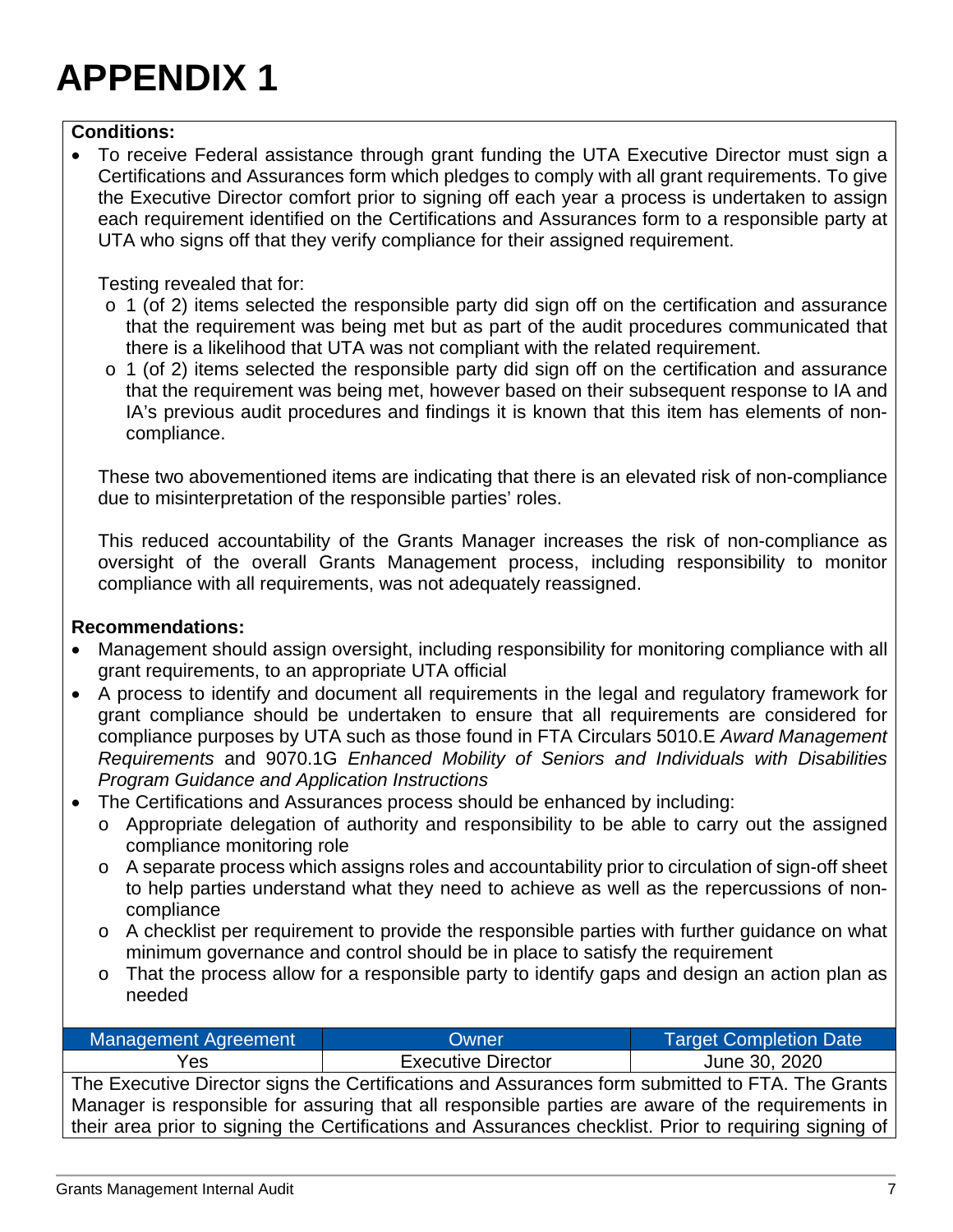the Certifications and Assurances checklist, the Grants Manager will hold a meeting with all applicable staff to explain and discuss requirements for signing the Certifications and Assurances checklist. The checklist process will be updated to allow for the responsible party to identify gaps and design an action plan as needed.

### **2. Asset Tracking**

#### **Preliminary Finding R-18-2-2 High High High** Criteria:

- 49 CFR 625.25 Transit Asset Management Plan requirements, including the requirement to have an inventory of the number and type of capital assets with a condition assessment at a level of detail sufficient to monitor and predict the performance of the assets
- FTA Circular 5010.1E Award Management Requirements, Chapter IV, Section (4) Maintenance and Warranty, Part b) Records and Oversight: *Recipients must keep satisfactory records pertaining to the use of federally assisted property, and submit to FTA upon request such information as may be required to assure compliance with federal requirements. Recipients must have appropriate procedures in place to ensure that management and oversight of federally assisted property is properly administered for assets controlled by subrecipients*
- UTA Policy 2.1.10, "Continuing Control of Capital Assets," assigns responsibility for maintaining equipment records and conducting equipment inventories in the following manner:
	- o The Asset Manager is responsible for all equipment with an acquisition value of \$50,000 or more and all service vehicles.
	- o The Comptroller is responsible for all federally funded equipment with an acquisition value over \$5,000 but less than \$50,000, except service vehicles.
- Accounting records consist of the original source documents, journal entries, and ledgers that describe the accounting transactions of a business. Examples of accounting records are the general ledger, all subsidiary ledgers, invoices, bank statements, cash receipts, and checks. (AccountingTools.com)

Condition:

- Federally funded asset records were not centralized, complete, or easily understood.
	- o IA selected a sample of 5 asset records and found the following:
		- 5 had no support for the grant number or federal percentage.
		- 5 did not support the location.
		- 5 did not support the use and condition.
		- 5 did not have title support.
		- **1** had no support for the description.
		- 4 did not adequately support the acquisition date.
		- 4 did not adequately support the original cost.
- Although there was evidence of a limited inventory of rolling stock and mobile assets performed by Accounting in 2017, no complete physical inventory for federal assets has been undertaken within the last two years.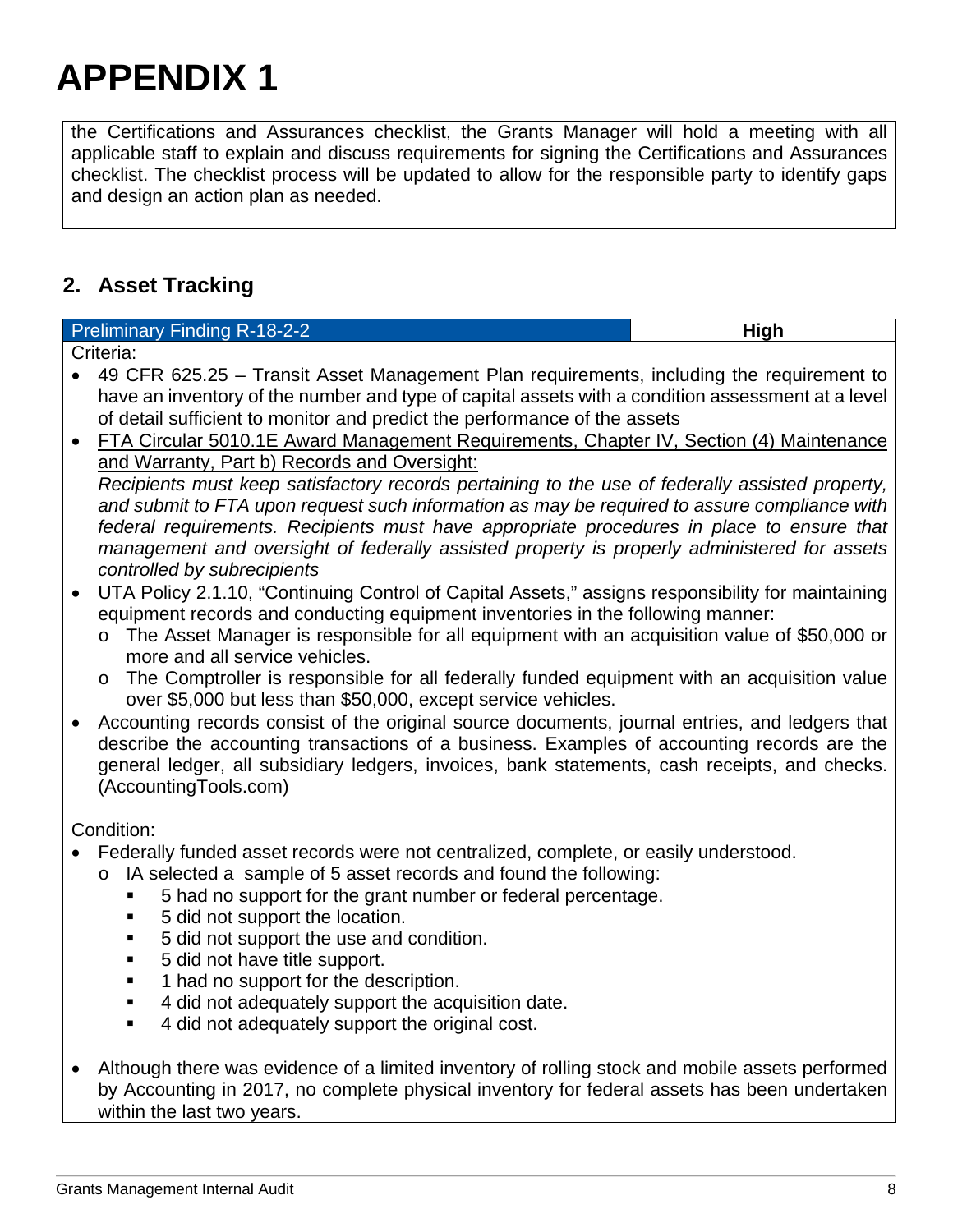- At the time of the audit, 65% of grant assets in the JDE fixed asset master had not been reconciled to Bentley.
- The biennial reconciliation of grant asset records between the Grants Management Team, Accounting, and the Asset Manager could not yet be performed, as designed in the SOP, due to the ongoing project to identify all grant assets in the two asset tracking systems not yet being completed.
- Asset useful life methods differ between Bentley and JDE. Additionally, there is not a policy or SOP to identify which useful life information should be reported to FTA.
- Real property has been tracked in an Access Database. Additions, deletions, and changes were not formally reviewed or approved nor could changes to the database be tracked.

Root/Cause Analysis:

- The lack of sufficient records for grant assets is due to a combination of a historical lack of oversight responsibility, the absence of a defined procedure, the nonexistence of a centralized system of records, and varying interpretations for the term "asset record".
- The absence of a full physical inventory for grant assets for the last two years is due to the lack of assigned responsibility prior to the creation of the UTA Policy 2.1.10 Continuing Control of Capital Assets.

Effect:

- There is a risk that a significant portion of the management assertions, including valuation and existence, for asset information in the JDE and Bentley systems are not supported and may not be accurate. This could result in reductions to existing federal funding, diminished consideration for available competitive grants, and/or additional oversight of the grants management process.
- Although outside the scope of this assessment, the lack of adequate asset records and a timely complete physical inventory also increases the risk that financial statement assertions of asset valuations are not adequately supported.

### Recommendations

- Management should fully define the documentation support standards for asset record attributes, beyond the required information to be included in the asset tracking systems. Next, a project should be undertaken to understand the extent to which gaps exist in the documentary support for assets in the JDE Fixed Asset Master.
- Management should also consider creating a centralized repository for tracking all required asset record support. Authority and responsibility should be assigned for asset records, including monitoring and reporting the accuracy and completeness of records and system information. Asset records and tracking should be incorporated into an annual comprehensive risk assessment process for the Authority's activities.
- The Asset Manager should continue to follow the process as documented in the Continuing Control SOP to ensure that the information in the Bentley System includes all the required attributes for grant asset reporting. Additionally, the Asset Manager should undertake the existing plan to perform a full physical inventory of UTA's grant related assets.
- The Property Management team should implement a new system for recording and reporting property transactions and inventories that has a workflow for the approval requirement for changes made to the system.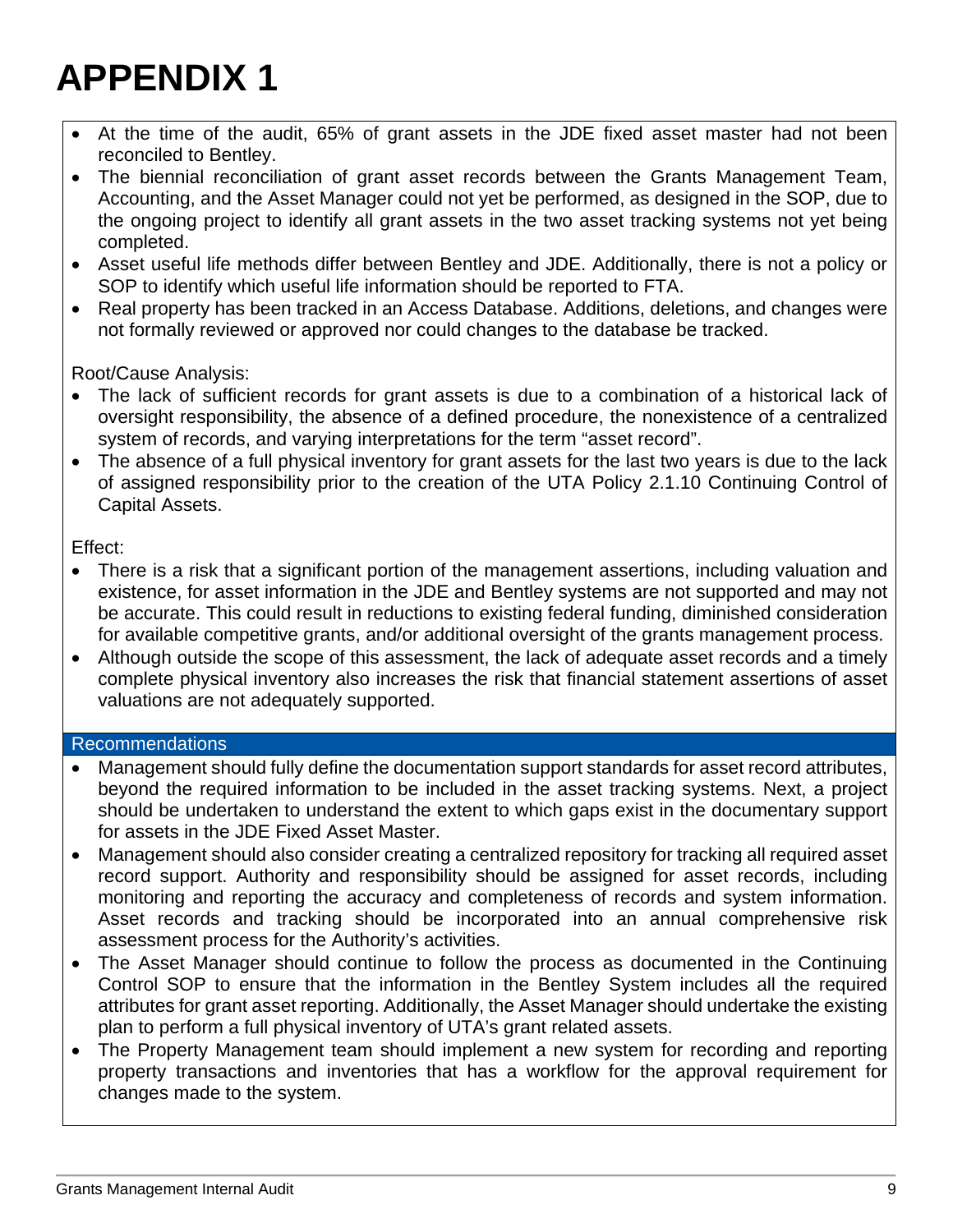| <b>Management Agreement</b>                                                                                                                                                                                                                                                                                                                                             | Owner                                                                                               | <b>Target Completion Date</b> |
|-------------------------------------------------------------------------------------------------------------------------------------------------------------------------------------------------------------------------------------------------------------------------------------------------------------------------------------------------------------------------|-----------------------------------------------------------------------------------------------------|-------------------------------|
| Yes                                                                                                                                                                                                                                                                                                                                                                     | Director of Asset Management                                                                        | December 31,2018              |
|                                                                                                                                                                                                                                                                                                                                                                         | Asset Management will define the support standards for grant asset record attributes Use and        |                               |
|                                                                                                                                                                                                                                                                                                                                                                         | Condition and Location and be responsible for the retention of associated documentation and         |                               |
|                                                                                                                                                                                                                                                                                                                                                                         | support for those record attributes. Additionally, Asset Management will coordinate with Accounting |                               |
|                                                                                                                                                                                                                                                                                                                                                                         | in how Use and Condition and Location support will be included or referenced within a centralized   |                               |
| repository of grant asset records and will design a process to monitor the accuracy and                                                                                                                                                                                                                                                                                 |                                                                                                     |                               |
| completeness of Use and Condition and Location grant asset record attribute support.                                                                                                                                                                                                                                                                                    |                                                                                                     |                               |
| The Asset Manager will continue to follow the process as documented in the Continuing Control<br>SOP to ensure that the information in the Bentley System includes all the required attributes for grant<br>asset reporting and will undertake the existing plan to perform a full physical inventory of UTA's grant<br>related assets in coordination with Accounting. |                                                                                                     |                               |

| Management Agreement | <b>Owner</b>                   | <b>Target Completion Date</b> |
|----------------------|--------------------------------|-------------------------------|
| Yes                  | <b>Chief Financial Officer</b> | December 31, 2018             |

Accounting will work with Asset Management staff to define the documentation standards for asset records. Accounting will evaluate documentation gaps for assets in JDE and seek to add as much of the documentation as possible. Accounting will work with Records Management to develop the centralized repository for tracking asset record documentation. Accounting will have primary responsibility for the completeness of records and system information for acquisition, historical cost, funding sources, depreciation, and disposition. Official useful life for reporting in financial statements and to FTA will reside in Accounting. Real Estate will continue to migrate the property inventory database to the Bentley system for recording and reporting property transactions and inventories along with an approval workflow for system changes.

Additional time over the customary three months is needed to implement those items related to the Accounting department as they are have been running two positions short. Bringing in those new employees and getting them up to speed, along with the amount of work needed for other projects related to Internal Audit recommendations, will require taking until the end of 2018 for addressing this issue.

#### Final Status **High**

 Audit procedures revealed that the prior recommendation that the Property Management team implement a workflow for recording and reporting property transactions and inventories has been implemented.

### **Conditions:**

- Management has not defined the asset attributes or established minimum standards for documentary support for said asset attributes.
- Management has not performed a complete inventory of capital assets, including grant related capital assets.
- Management has not designed a document retention repository for tracking all required asset records, attributes, and related support.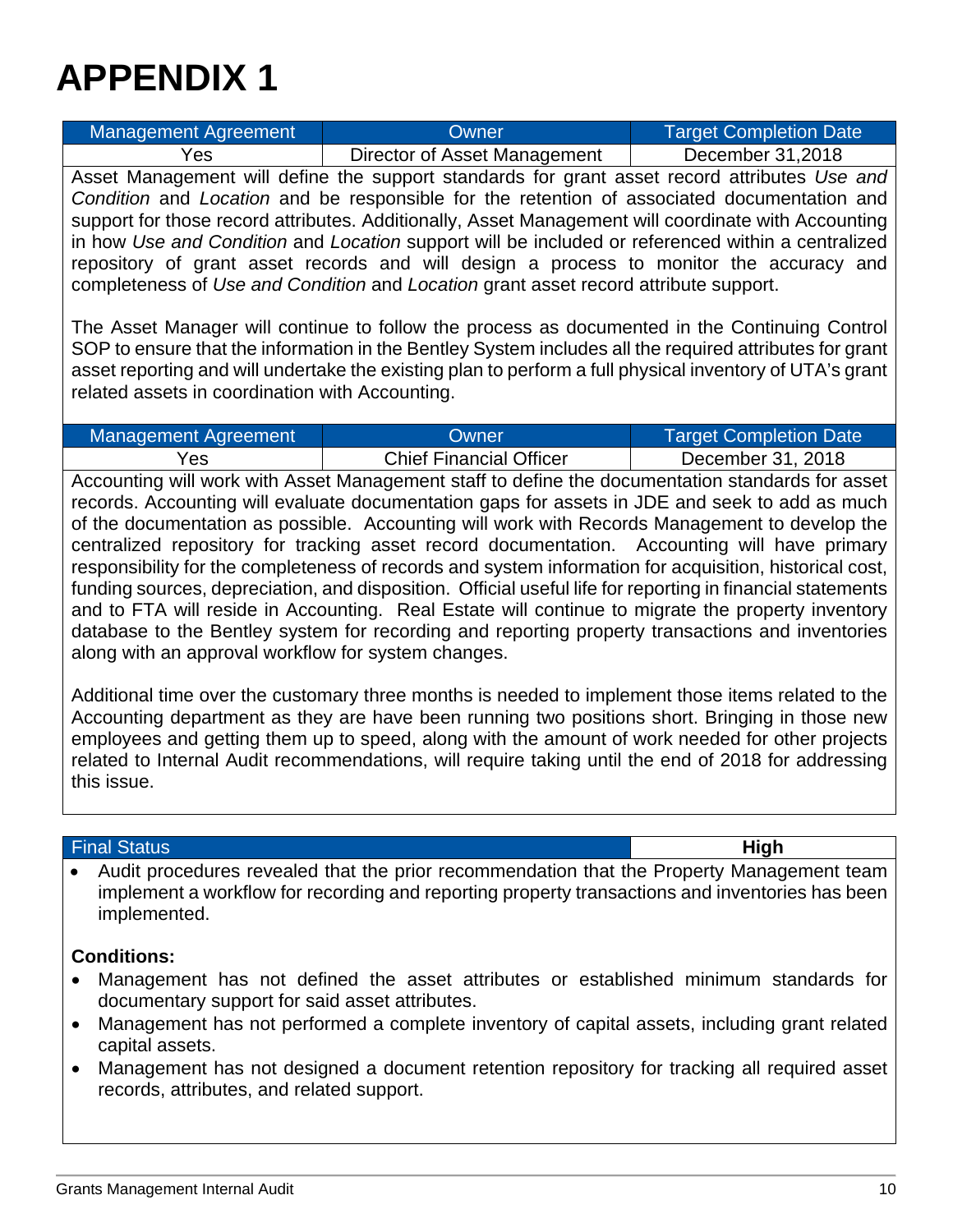#### **Recommendations:**

- Management should perform a risk assessment for the asset management process to identify critical risks for example non-compliance with FTA requirements. Where needs are identified based on the risk assessment, Management should design processes to address those needs including assigning responsibility and accountability, minimum expectations, and monitoring to confirm progress.
- An exercise should be undertaken which includes identification of all Federal requirements related to asset management (e.g. Continuing Control, State of Good Repair) and an assessment of UTA's processes and operations for addressing those requirements, for example defining asset attributes and related supporting documentation.
- The capital asset physical inventory count should be carried out as planned and oversight should be in place to ensure that the process is adequately planned and resourced to assure it is successful in establishing a complete, accurate, and valid inventory of UTA's capital assets.
- Where required historical asset information is lacking, non-existent, or not supported, Management should identify alternative methods to create and support those attributes required by Federal regulation.
- Management should create a document retention repository for tracking all required asset records, attributes, and related support.

| Management Agreement | Owner                          | <b>Target Completion Date</b> |
|----------------------|--------------------------------|-------------------------------|
| Yes                  | <b>Chief Operating Officer</b> | 12/31/2020                    |

This finding is related to another finding that was identified during the SGR audit in Q3, 2019. Due to these overlapping nature of these findings, efforts were put on hold to address attribute definitions until the SGR finding could be articulated. The end results of the SGR finding will require a complete top to bottom review of the current capital inventory process in order to address roles and responsibilities, process definition, record attribute definition including use and condition, reporting requirements, and physical inventory counts.

The next physical inventory will happen in Q4 of 2019.

In regards to the first two bullet points listed in the recommendations, Management views these as similar recommendations and will address these concerns after roles and responsibilities have been clearly defined and documented. Management views the asset management component of Continuing Control separate from the asset management function of State of Good Repair. They have different exercises, informational needs, and they also are born out of different federal requirement documents. The link between the two is Management recognizes that the inventory source for both efforts should be the same.

Management will continue on its path of first doing its risk assessments for the SGR audit as those findings need to be addressed before this particular finding can be adequately addressed, as roles and responsibilities need to be clearly defined. At a minimum, the Continuing Control policy will be tweaked and/or simplified.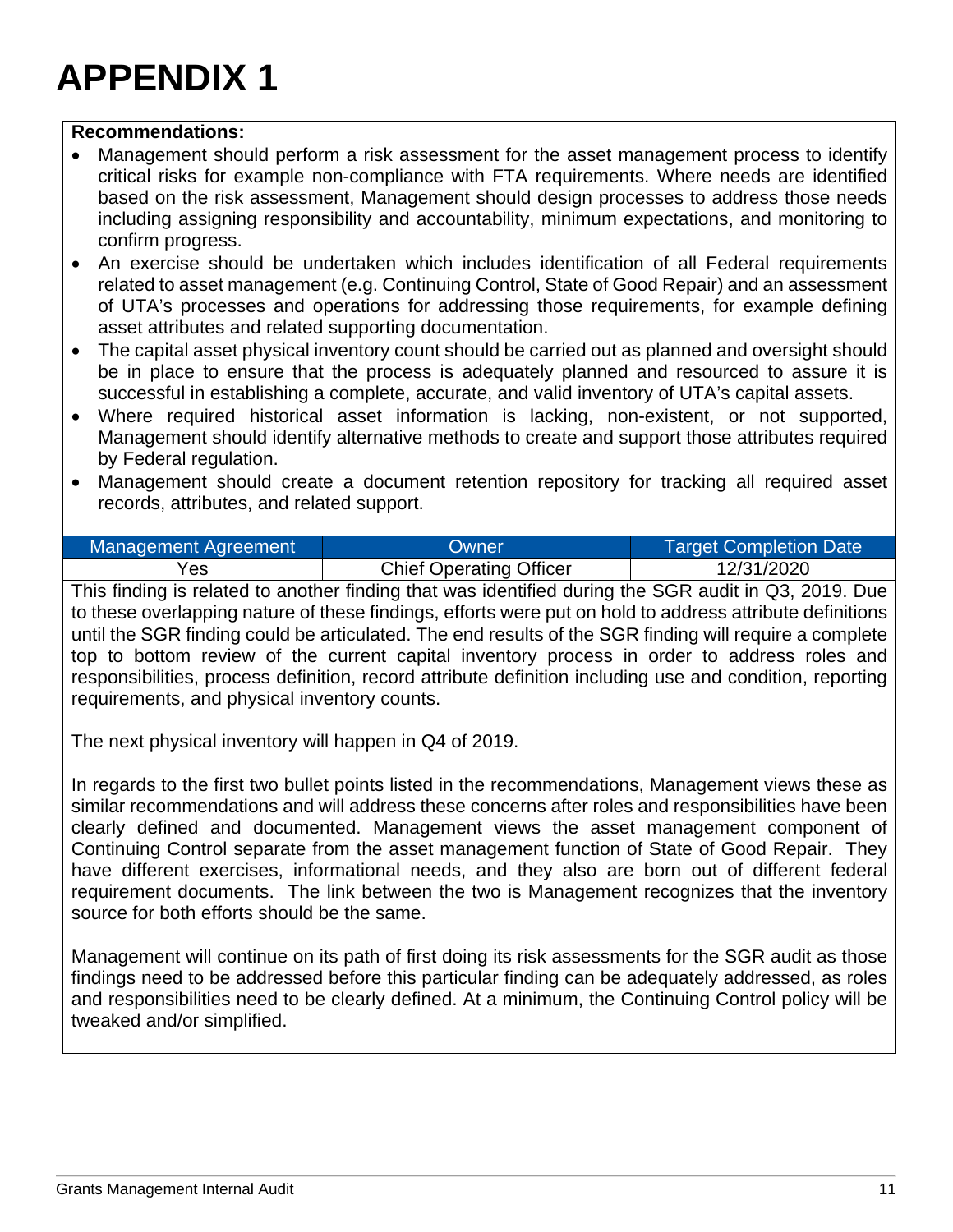### **3. Coordinated Mobility**

### **Preliminary Finding R-18-2-3 Medium Medium Medium**

Criteria:

- 49 CFR 625.25 Transit Asset Management Plan requirements, including the requirement to have an inventory of the number and type of capital assets with a condition assessment at a level of detail sufficient to monitor and predict the performance of the assets.
- FTA Master Agreement which is incorporated into all FTA grants and documents grantee requirements to follow the Transit Asset Management Plan and to assure that all third parties will comply with FTA regulations.
- UTA Program Management Plan FTA Section 5310 (PMP) documents UTA's responsibility to ensure compliance with federal requirements by sub-recipients and includes biannual site visits and inspections as part of UTA's compliance program.

Condition:

- The tracking file used for monitoring sub-recipient capital assets was not reviewed for validity, accuracy, or completeness.
- The tracking file was not dated to indicate when it had been most recently updated nor was a separate file created for each period of tracking. Evidence of site visits and physical inventory checks for coordinated mobility grant sub-recipients could not be provided.

Root/Cause Analysis:

- The Coordinated Mobility Department has created a general outline of many of the activities required to support a sub-recipient compliance monitoring program in their PMP. The current PMP lacks sufficient details in directing users in the identification and execution of standard operating procedures to carry out a compliance program.
- Although the grant compliance requirements are the same as for larger grants, monitoring compliance of external parties increases the complexity of execution.

Effect:

- External and internal reporting may be inaccurate or incomplete.
- Assets may be used outside of their intended purpose or be maintained in a condition which does not meet minimal requirements, and remain undetected by UTA which could result in a loss of federal funding.

### Recommendations

- Management should document Coordinated Mobility monitoring compliance program procedures in an SOP.
- Where applicable, SOPs should identify other departments involved in the process and be aligned with those department's process documentation.
- Where tracking reports are required to monitor program progress, a minimum period should be established for updating reports and a review and approval process should be instituted to ensure reports are timely, accurate, and complete.
- A document retention system and the related standards should be designed and implemented to enhance and facilitate oversight of the Coordinated Mobility Program.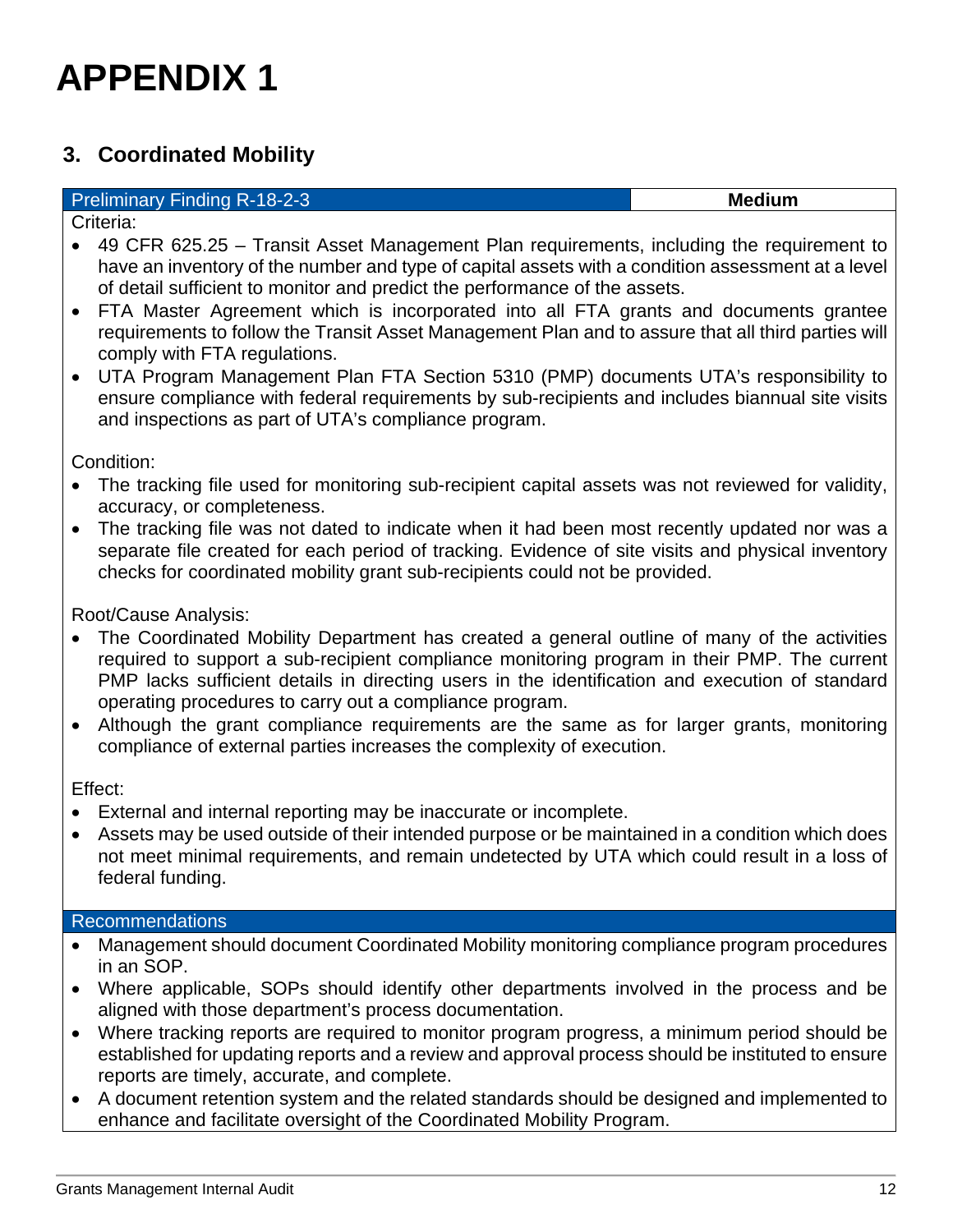| Management Agreement | <b>Owner</b>                        | <b>Target Completion Date</b> |
|----------------------|-------------------------------------|-------------------------------|
| Yes                  | <b>Coordinated Mobility Manager</b> | November 15, 2018             |
|                      |                                     |                               |

Coordinated Mobility is aware and currently has actions is place to address these issues.

UTA CMM will create an SOP that includes the sub-recipient monitoring program procedures and how other UTA departments will coordinate with CMM to carry out sub-recipient monitoring. UTA CMM staff have met with Special Services Fleet Maintenance, Civil Rights, Accounting and Supply Chain to determine the roles each of those departments would play in assisting CMM with 5310 compliance monitoring and site visits. SSBU Maintenance will be assisting in annual vehicle inspections and vehicle compliance reviews. We are in the process of developing a compliance checklist for SSBU staff to use in their reviews. Site visits and documentation will be completed for all sub recipients by 12/31/18.

CMM's RidePilot software system has the capacity to provide asset tracking and management. CMM is in the process of putting all vehicles into this system which tracks the location of the vehicle, date vehicle was placed in service, preventive maintenance activities, vehicle mileage and ridership as well as the types of trips being provided to insure compliance with the use intended by the grant. We will be updating this software to allow the tracking of other types of assets as well. The program allows for periodic reporting and per our program management plan CMM will create these reports on a quarterly basis. Management will review these quarterly reports and will evidence through sign off that reports are accurate and complete.

CMM has implemented an online grant management system (Amplifund) that allows for management of the entire grant program from application to closeout. All aspects of the grant progress will be monitored through Amplifund. Document retention will also be done through our online software. The documentation in RidePilot and Amplifund are kept permanently in the system. Management will utilize its grant management software system for documentation retention. UTA CMM will develop an SOP identifying the standards of documentation and identification of documentation required to carry out critical tasks.

#### Final Status **Implemented**

- Audit procedures revealed that these prior recommendations have been implemented:
	- o Management documented Coordinated Mobility monitoring compliance program procedures in an SOP.
	- o SOPs identified the Legal and Procurement departments' involvement in the process, which were aligned with these departments' responsibilities.
	- o A minimum period was established for updating reports and a review and approval process was instituted to ensure reports are timely, accurate, and complete.
	- o A document retention system and the related standards were designed and implemented to enhance and facilitate oversight of the Coordinated Mobility Program.

Please see the Final Status of finding R-18-2-1 above for Internal Audit's governance related recommendation for addressing the risk of non-compliance related to process and control design for all grant requirements.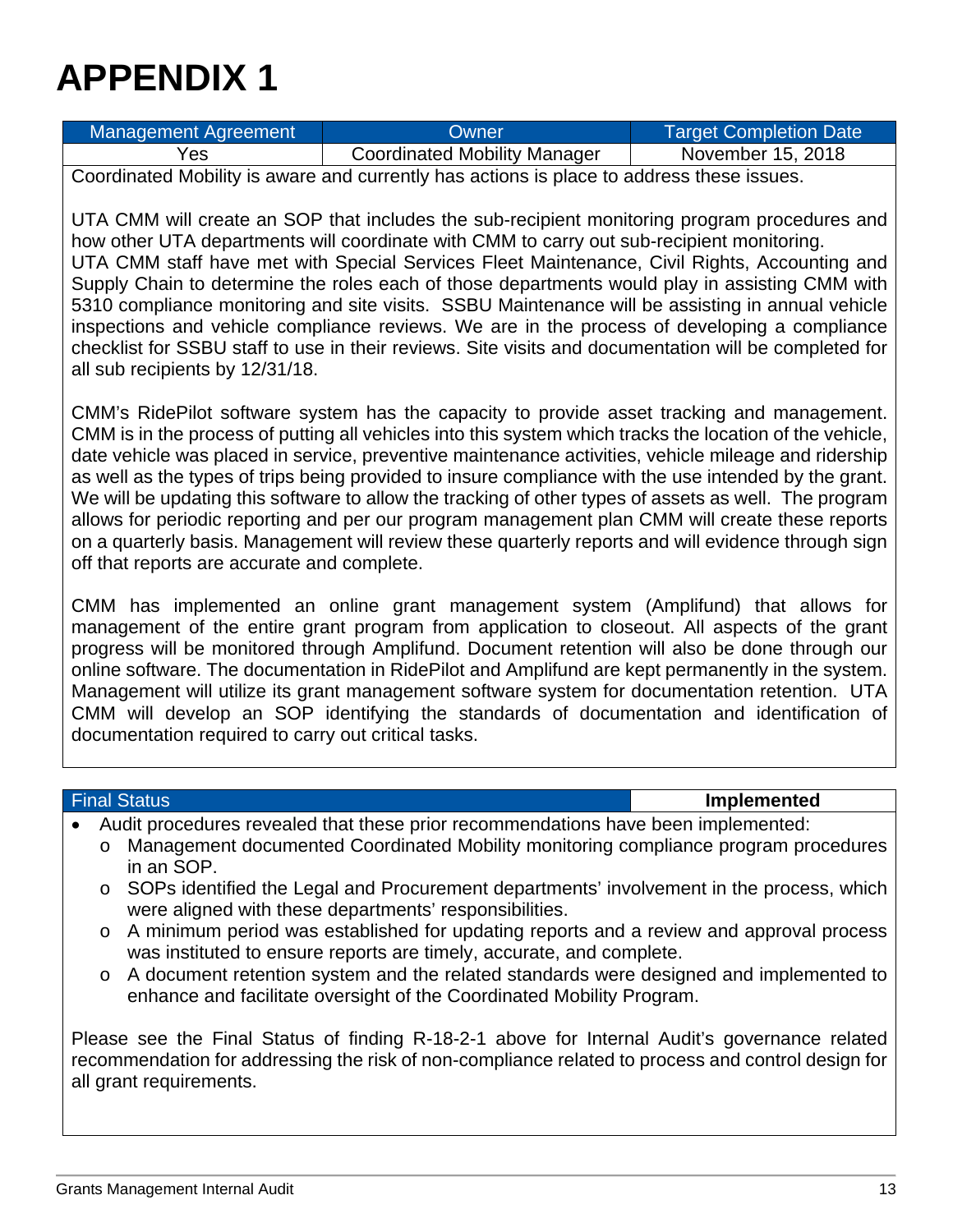| Management Agreement | Owner | <b>Target Completion Date</b> |
|----------------------|-------|-------------------------------|
|                      |       |                               |
| Not applicable       |       |                               |
|                      |       |                               |
|                      |       |                               |

### **4. Disposals**

| <b>Preliminary Finding R-18-2-4</b> | High |
|-------------------------------------|------|
| Criteria:                           |      |

- Corporate SOP 2.1.2 Asset Disposal Process Describes the process for all asset or equipment disposals and identifies the Supply Chain Manager as the owner of the disposal process (except for IT Hardware, scrap from operations, and real property).
- Corporate Policy 2.2.1 Real Property. Governs the real property disposal process.

Condition:

- Vehicle disposals followed a process outside of the Corporate SOP 2.1.2 and the Supply Chain Manager did not oversee the process.
- 2 (of 7) asset disposals tested were listed in the JDE as having a Federal %, however they had not been reported to the FTA.
- Electronic Accounting disposal records for 2 real property disposals tested could not be agreed to supporting documentation, including evidence of approval.
- Duties were not adequately segregated for disposal process as Vehicle Maintenance oversees physical custody and maintains record keeping.

Root/Cause Analysis:

- Asset disposal records were not centralized nor were they reviewed for completeness.
- Overall ownership for asset disposals, outside of real property, is not sufficiently assigned or understood as there was no monitoring in place to ensure that the process was functioning appropriately.
- Standards of record keeping were not established to ensure that records were available and sufficient to support disposal activities.
- It is not clear what constitutes supporting documentation for an asset disposal. Records provided lacked sufficient detail or key document support such as a bill of sale and/or other evidence of purchase.

Effect:

- Without appropriate oversight, monitoring, or support, disposals are at greater risk of being invalid or unauthorized.
- There is also an increased risk that assets with an FTA interest are not identified and communicated to the FTA.
- Non-compliance may place future UTA grant funding at risk.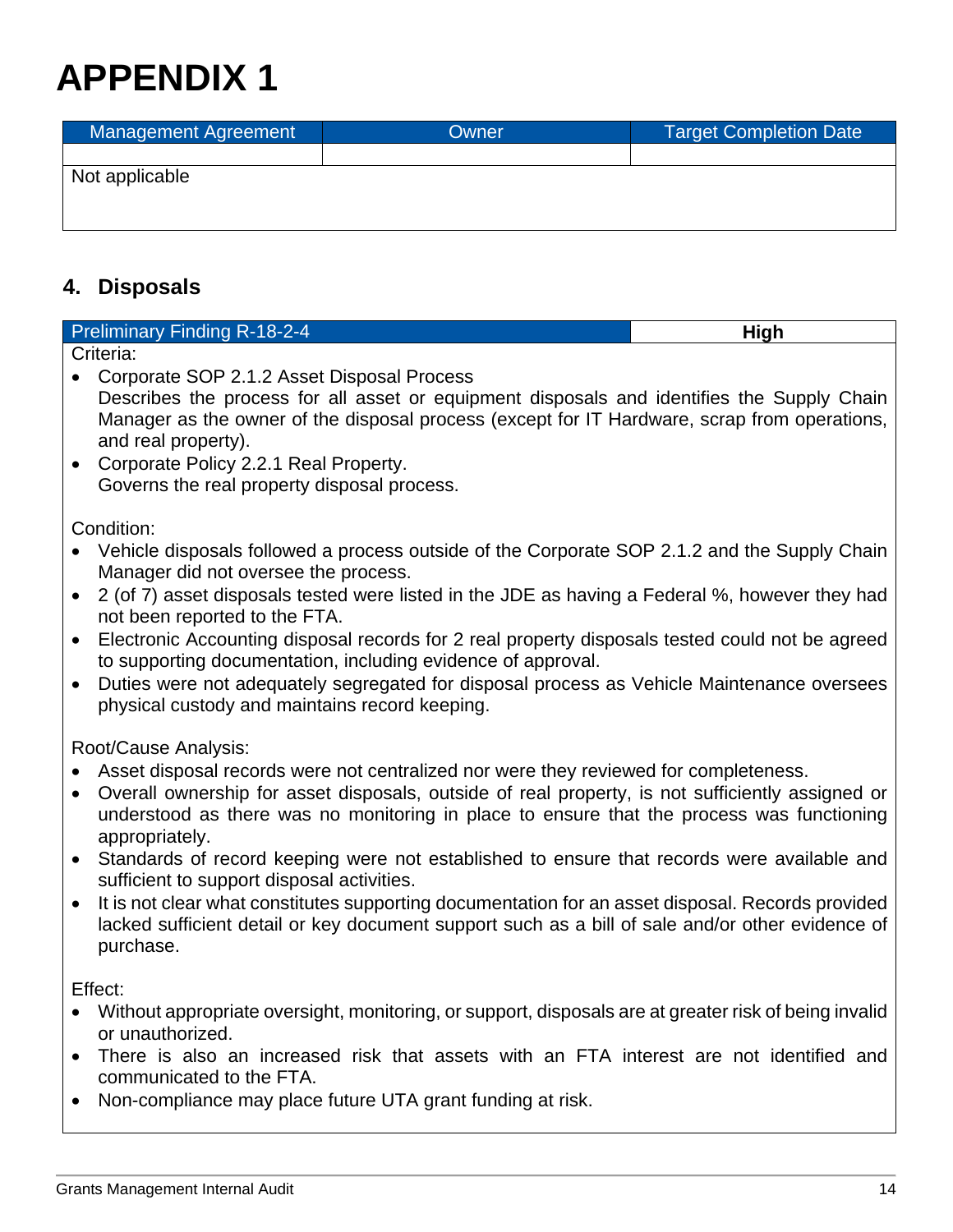#### Recommendations

Management should perform a risk assessment for all disposals and create comprehensive policies and procedures to assign clearer oversight, design monitoring processes, and establish recordkeeping standards that address the risks identified in the assessment process.

| Management Agreement | Owner:        | <b>Target Completion Date</b> |
|----------------------|---------------|-------------------------------|
| Yes                  | VP of Finance | December 31, 2018             |

Accounting, Supply Chain, Fleet Engineering, and other departments will develop and implement comprehensive policies and procedures for the oversight, documentation, and reporting required for asset dispositions. Supply Chain will lead this work.

Additional time over the customary three months is needed as the Accounting department is currently short two positions and needs additional time to bring new employees up to speed. Onboarding those new employees along with the amount of work needed for other projects related to Internal Audit recommendations, will require taking until the end of 2018 for addressing this issue.

#### Final Status **Medium**

Audit procedures revealed that these prior recommendations have been implemented:

- Management performed a work flow analysis of the disposal process with key stakeholders to identify roles and responsibilities.
- Management rewrote the Asset Disposal SOP using the work flow analysis performed as a basis.
- The process included clearer oversight with asset disposal forms being made electronic and routed to the Comptroller for review and acceptance.
- The Asset Disposal SOP and relevant Accounting Manual section were found to be aligned.

### **Conditions:**

- Although the system does route disposal forms to the Comptroller for approval the responsibility to retain forms in a centralized repository was not documented in the SOP. Additionally, how determinations of critical aspects such as auction fairness, fair market value, and proof of payment are to be achieved and evidenced were not documented.
- No monitoring process was identified to support that disposals are complete, valid, and accurate.
- It was noted that the Asset Disposal office has physical custody of disposal assets, ability to take payment, and periodically receives title to assets for further distribution which may represent inadequate segregation of duties.
- Audit testing identified the following exceptions:
	- o For all 5 of the disposals tested, the disposals were determined to have been likely disposed of in prior periods but not removed from the fixed asset listing. They were all presumed to have been previously disposed of as they could not be identified through physical inspection and were written off by the Comptroller. This indicates an elevated risk that asset inventory includes invalid assets which were previously disposed of but not accounted for.
	- o For 1 (out of 5) disposals tested no asset disposal form was on file.
- The 5 disposals tested were selected from a report listing of disposals for the period with FTA interest. None of the disposals with FTA interest identified in the report met the proceeds threshold of \$5,000 which would require additional reporting to the FTA. Therefore, IA was unable to test the process for conformance with the requirement. Due to the elevated risk previously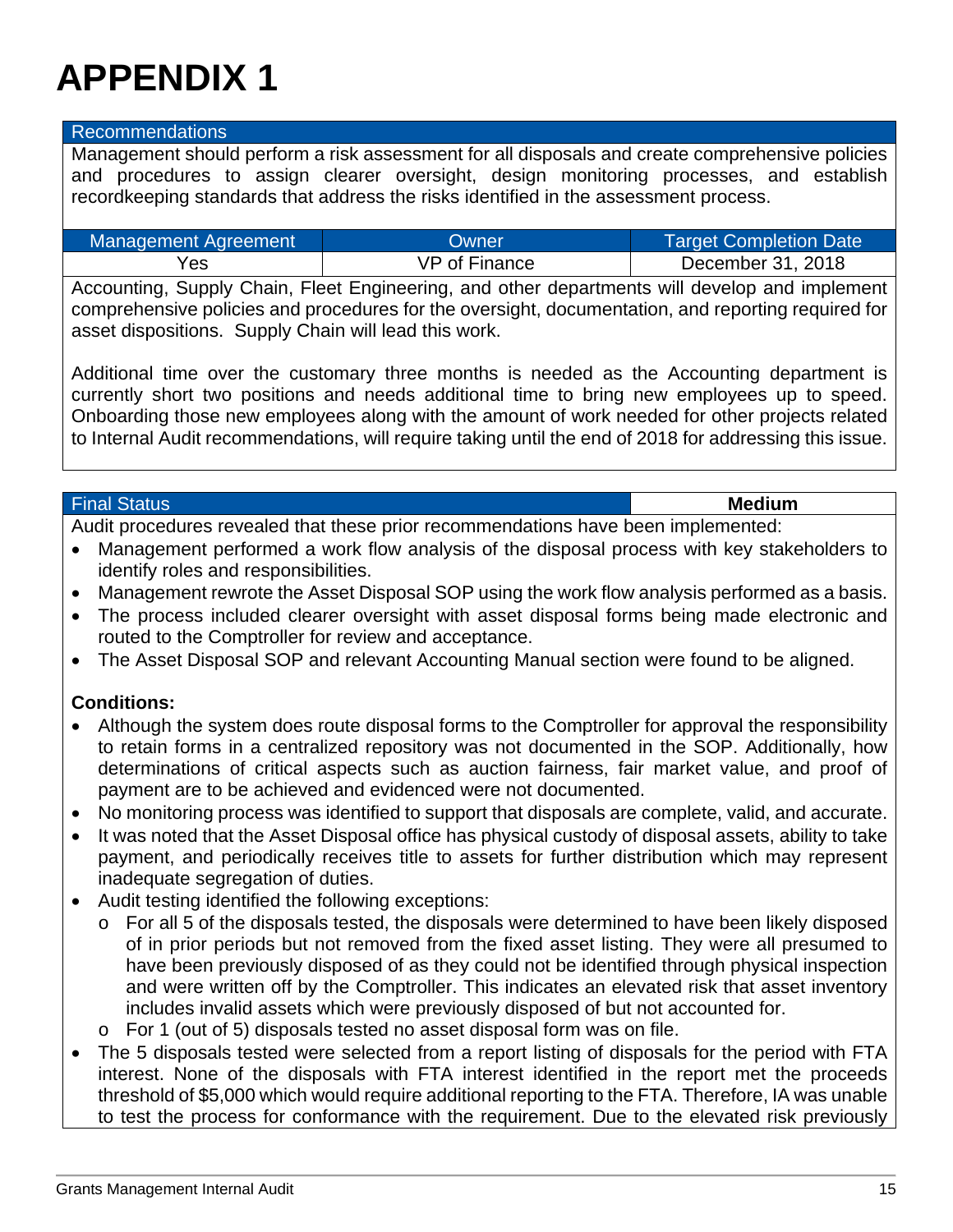identified regarding completeness, validity, and accuracy of asset listings, associated attribute information, and support of attribute information IA identified a risk that assets with a Federal interest may be disposed of without proper notification to the FTA.

### **Recommendations:**

- Management should implement a process to monitor and track disposals to assure that they were carried out in compliance with UTA procedures as well as FTA requirements, as applicable. An effective monitoring process overseen at the appropriate level of responsibility could mitigate the risk of inadequate segregation of duties.
- Disposal processes should be evaluated periodically to determine if they are adequately addressing the risks inherent in the process as well as whether controls designed to address those risks are operating effectively to do so.
- The capital asset physical inventory count should be carried out as planned and oversight should be in place to ensure that the process is adequately planned and resourced to assure it is successful in establishing a complete, accurate, and valid inventory of UTA's capital assets.
- The SOP should include what supporting documentation should support a disposal and the document retention requirements for the disposal process in a centralized repository.

| Management Agreement | Owner                          | <b>Target Completion Date</b> |  |
|----------------------|--------------------------------|-------------------------------|--|
| Yes                  | <b>Chief Financial Officer</b> | December 31, 2019             |  |

Accounting after meeting with Supply Chain and all the parties effected by the disposal process decided the ownership of the disposal process would better suited in the Capital Accounting area of Accounting instead of Supply Chain. The new disposal procedure was passed in late Fall 2018. The parties effected developed two unique process maps for vehicles and/or equipment and created a Laserfiche routing process online for disposal request and documentation storage.

All disposals in the system are approved by the Comptroller, including those which were physically disposed of historically but were not captured in the system. Accounting is also responsible for retaining all disposal forms and that will also be added to the SOP at the next revision. Accounting will also implement a monitoring process of asset disposals which will include a periodic disposal report prepared by the fixed asset accountant and reviewed/signed off by the Comptroller or designee with random spot checks of disposals to determine that the process is carried out in line with UTA procedures and FTA requirements.

When the SOP comes up for annual review, Accounting will add the requirement to the SOP that every disposal following the standard process will need to be supported by a completed disposal request form. For items that have been identified as previously disposed of outside of the standard process due to non-compliance, it will be added to the SOP that the Comptroller will determine the support needed for each item subsequently disposed of in the system on a case by case basis.

The Asset Inventory has plans to start October 4, 2019 and go through December 31, 2019 and will encapsulate all records in JDE and by the end of the process the plan is to turnover ownership of all asset and future inventories to the individual departments for tracking and safeguarding of assets in accordance with the new Capital Asset policy passed in late Fall 2018.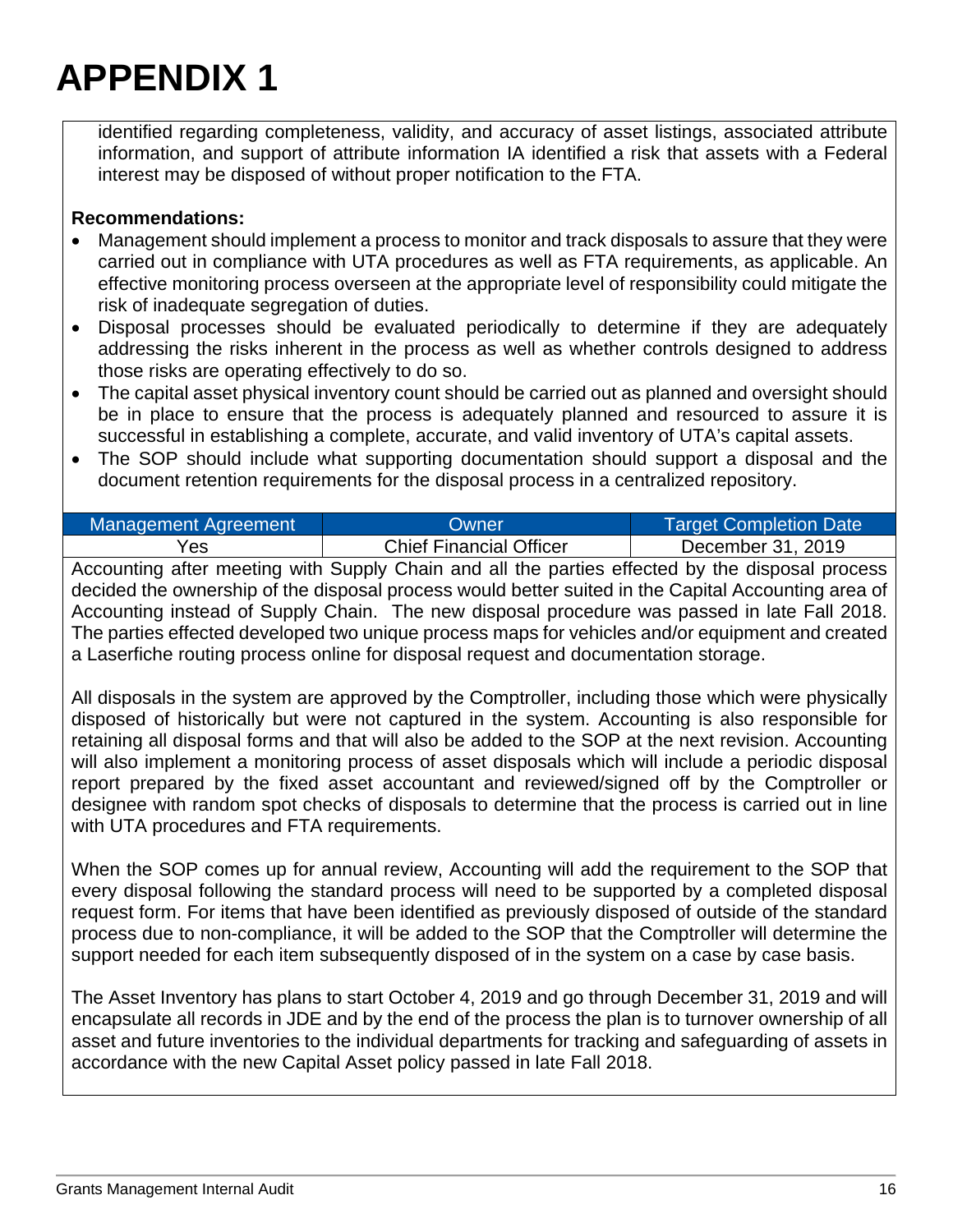If UTA continues to see missing assets during the biennial inventory process that can be attributed to gaps in the current disposal procedure, the policy will be revised to tighten controls in the current process to insure future cleaner inventories.

Additional time is needed to address these risks as it makes the most sense to update the SOP on an annual basis for all revisions needed rather than multiple times in one year.

### **5. Formula Grants**

### Preliminary Finding R-18-2-5 **Medium**

Criteria:

- 2 CFR Part 200 Subpart E—Cost Principles Electronic code of federal regulations which provides guidance on determining allowable costs
- Grants Management SOP states:

*The Grants Management Team will work with the Vice President of Finance, the Capital Projects Director, and their staffs to best allocate those formula funds, within the identified parameters. This allocation will take into consideration the revenue streams identified in the Transit Development Plan, as well as which operating expenses and approved capital projects would be eligible for federal formula funds.* 

#### Condition:

The Assistant Comptroller follows a process that predates the Grants Management SOP without any requirement for input, review, or approval to identify allowable operating costs.

### Root/Cause Analysis:

No documented policies or procedures for how allowable costs for operating expense formula grant funds are determined.

Effect:

- There was an elevated risk that disallowed costs could be used against formula grants.
- Future UTA grant funding may be at risk.
- UTA may have to reimburse the FTA.

### Recommendation

Management should document the process for identifying allowable costs for operating expense formula grants that aligns with 2 CFR Part 200 Subpart E—Cost Principles in an SOP.

| <b>Management Agreement</b>                                                                                                                           | Owner                        | <b>Target Completion Date</b> |  |
|-------------------------------------------------------------------------------------------------------------------------------------------------------|------------------------------|-------------------------------|--|
| Yes.                                                                                                                                                  | Director of Capital Projects | October 31, 2018              |  |
| The Grants team will prepare documentation identifying the allowable expenses that can be charged<br>to the various formula grants that UTA receives. |                              |                               |  |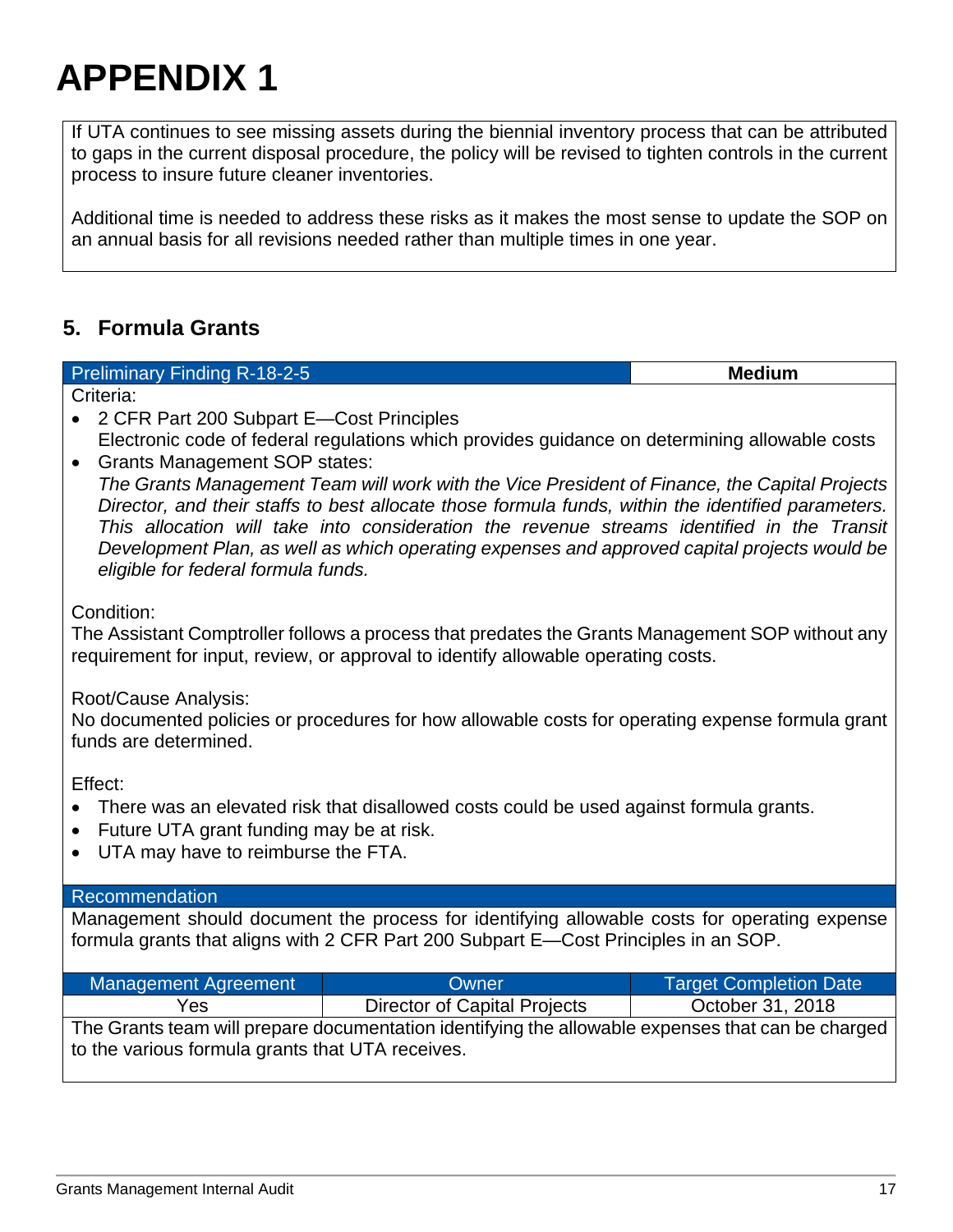### Final Status **Implemented**  Audit procedures revealed that the prior recommendation that Management document the process for identifying allowable costs for operating expense formula grants in the Grants Management SOP had been implemented. Management Agreement **National Completion Completion Completion Date** Not Applicable

### **6. Procurement**

Preliminary Finding R-18-2-6 **Medium** 

Criteria:

- FTA Grant Management Requirements Circular\_5010-1E defines record keeping requirements for contracts of FTA grant recipient including the right of access of the FTA, DOT Inspector General, and US Comptroller to access any and all records that pertain to a grant award.
- Corporate SOP 1.2.2 Procurement Standard Operating Procedures indicates that a peer review of solicitation documents is required prior to advertising.

Condition:

- Procurement does not track federal grant contracts or identify the federal grants they are related to.
- During testing of a sample of contracts the proposal/bid request posting related to 3 of the contracts was approved in the SciQuest system by the same Procurement Specialist who oversaw the procurement.

### Root/Cause Analysis:

System for the organization and retention of contracts is inadequate to support identification of specific grants that a contract is related to.

Effect:

- Without identification of contracts to their related grants, UTA records may be insufficient to support FTA record keeping requirements.
- Without peer review there was an increased risk that federal clauses required by the FTA for grant related contracts were not included.

### Recommendations

- Management should consider implementing system controls, where practical, to ensure that contracts are appropriately identified with related grant(s) and that peer review requirements for solicitation documents cannot be overridden.
- Additionally, management should consider implementing a review of contract activity to monitor for an independent peer review.
- For areas of non-compliance management should retrain users in standard operating procedures.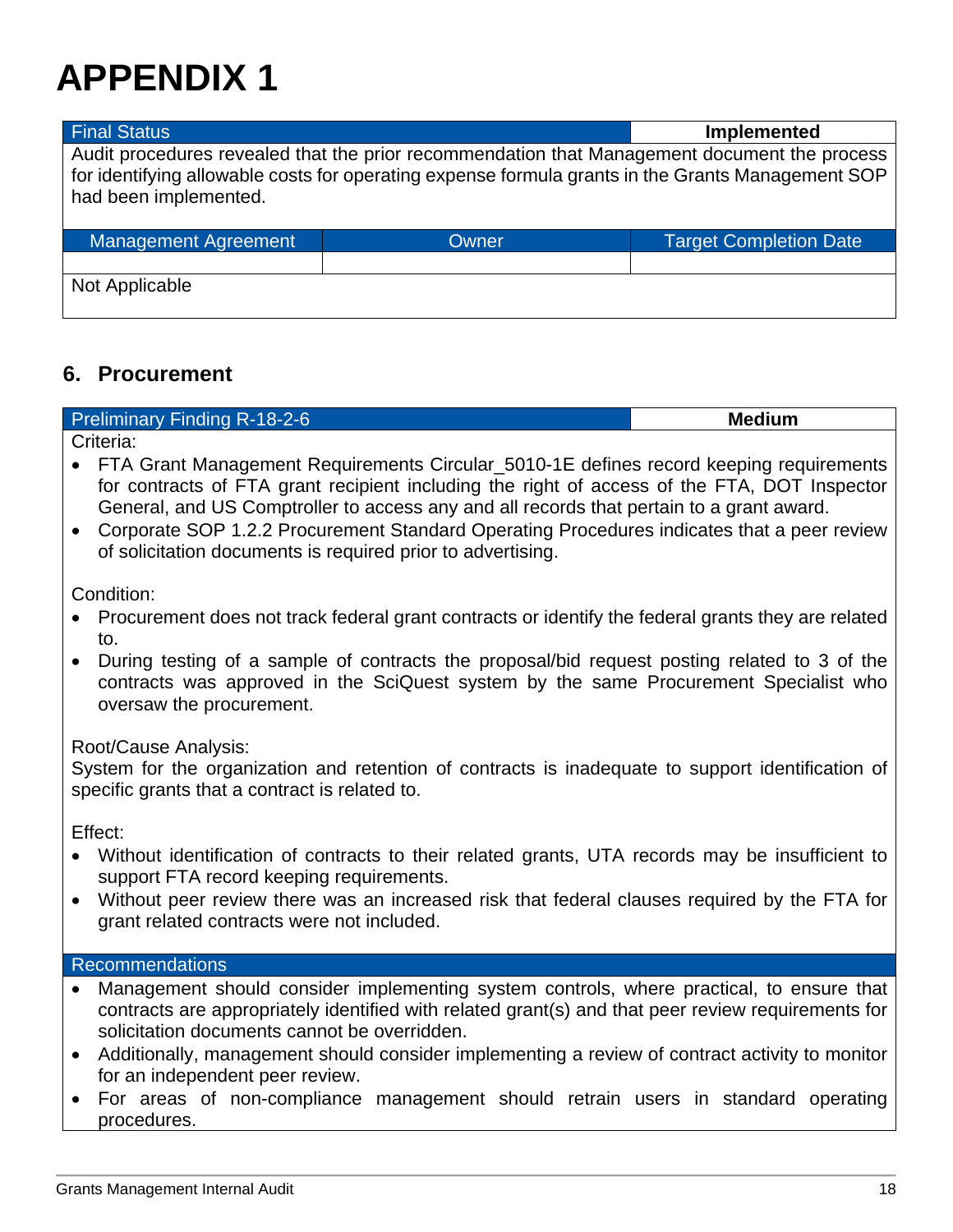| Management Agreement                                                                                 | Owner                                                                                             | <b>Target Completion Date</b> |  |
|------------------------------------------------------------------------------------------------------|---------------------------------------------------------------------------------------------------|-------------------------------|--|
| Yes.                                                                                                 | Sr Supply Chain Manager                                                                           | October 31, 2018              |  |
| Procurement has conducted a retraining of all Contract Buyers and Procurement and Contracts          |                                                                                                   |                               |  |
| Specialists. This training covered the peer review process for contract completeness and accuracy,   |                                                                                                   |                               |  |
| and emphasized that employees are not to self-approve their own contracts. Procurement has           |                                                                                                   |                               |  |
| arranged an onsite training with State of Utah employees on additional functionality of SciQuest and |                                                                                                   |                               |  |
|                                                                                                      | will inquire at the time the possibility of creating a monthly report to monitor peer-reviews and |                               |  |
| approvals.                                                                                           |                                                                                                   |                               |  |

#### Final Status **Low**

Audit procedures revealed that the prior recommendation that management retrain users for areas of non-compliance in standard operating procedures had been implemented.

#### **Conditions:**

- Management retrained employees in the requirement of an independent peer review to mitigate the risk that required federal clauses were not included for grant related contracts. To support this requirement, Management researched the possibility of a system control to require an independent review of procurement documentation and determined that the system did not have that capability. However, Management did not implement a monitoring control in the absence of a system control.
- Audit procedures revealed the risk that contract numbers from the contract numbering system may be incorrectly entered into the procurement tracking system due to the manual nature of the process. Furthermore, incorrectly entered contract numbers cannot be corrected once entered. This creates difficulty to monitor contracts for completeness and validity.

#### **Recommendations:**

- Management should institute a monitoring process of system activity logs to determine whether users are following the process as designed and obtaining the independent peer review of procurement documentation as required.
- Management should assess the risk of manually entering contract numbers from one system to another to determine how significant the risk is. If deemed significant Management should design controls to mitigate that risk such as adding the review requirement to determine that the contract number is correct in the system to the peer review process.

| Management Agreement | Owner                   | <b>Target Completion Date</b> |  |
|----------------------|-------------------------|-------------------------------|--|
| Yes                  | Sr Supply Chain Manager | September 30, 2020            |  |

Procurement has reached out to the system administrator of SciQuest and found that there is no capability to monitor peer review logs. Since there is no automated way of monitoring peer reviews in SciQuest, Procurement manager will log into SciQuest on a monthly basis to confirm peer reviews are being administered appropriately and provide a print out of the data collected.

Since contract numbers are entered into SCiQuest manually, it is important to ensure the numbers are being entered correctly. The risk of a number being entered incorrectly into SciQuest is minimal but could cause some confusion. As part of the peer review process, we will instruct procurement staff to ensure contract numbers are entered correctly.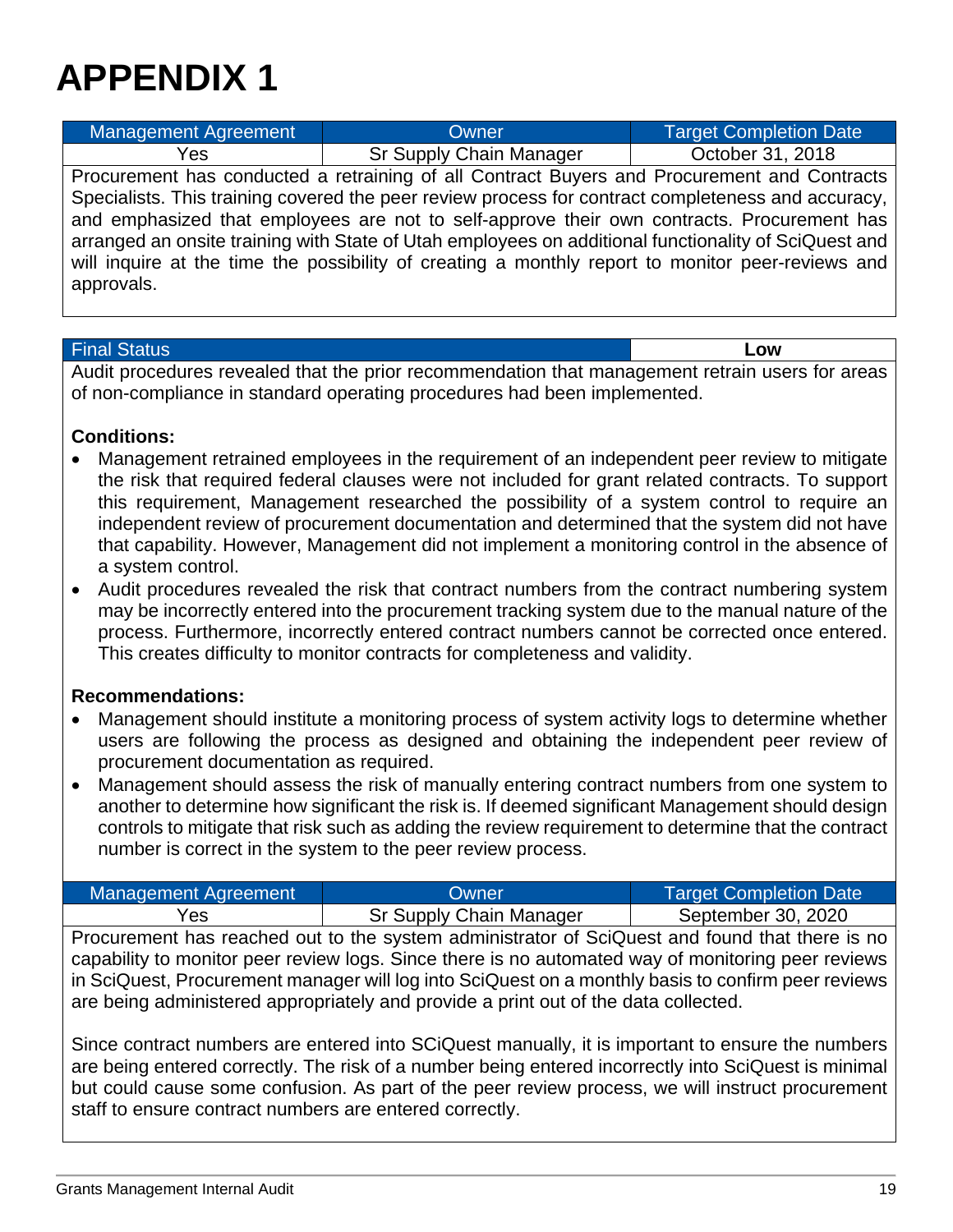### **7. Accounting**

#### **Preliminary Finding R-18-2-7 Medium Medium Medium Medium Medium**

Criteria:

- The Accounting department instituted the practice of segregating the entry and posting of journal entries to facilitate supervisory review and posting of journal entries.
- Grants Management SOP outlines the grant invoice approval process, including reviews by the Project Manager and Procurement Representative.

Condition:

- 1 of 4 manual journal entries tested was entered and posted by the same staff member, which is out of compliance with the current control design.
- Although IA did not note any exceptions to invoice approvals with regard to spending authority, the following exceptions were noted to the additional approval requirement by the Grants Management SOP:
	- o 3 (out of 25) grant related invoices tested did not meet the criteria for Project Manager and Procurement approval-
		- 2 invoices were missing evidence of Procurement approval
		- 1 invoice did not have evidence of the Project Manager approval
- Support for drawdown requests was on file for 6 drawdowns sampled by IA. However, for one of the drawdowns was not clear how backup was applicable to the drawn down amount without additional explanation from the Assistant Comptroller. In addition, reports of journal voucher and system expenditures were not always clearly titled, dated and labeled.

### Root/Cause Analysis:

Non-compliance with existing SOPs.

- The manual nature of the grant invoice approval process increases the likelihood of noncompliance.
- The lack of a system control or monitoring control to require separate entry and posting of journal entries increases the likelihood that the control will be overridden.

Effect:

- There was an increased risk that disallowed expenses or incorrectly coded items were accounted for against a grant.
- Future grant funding may be at risk.
- UTA may be required to re-pay disallowed expenses.
- UTA may not be able to demonstrate the accuracy of federal drawdowns due to passage of time or change in personnel.

### Recommendations

- Management should consider implementing system controls where practical to ensure that journal entry and posting is segregated and grant invoices are approved appropriately.
- For areas of non-compliance management should retrain users in standard operating procedures.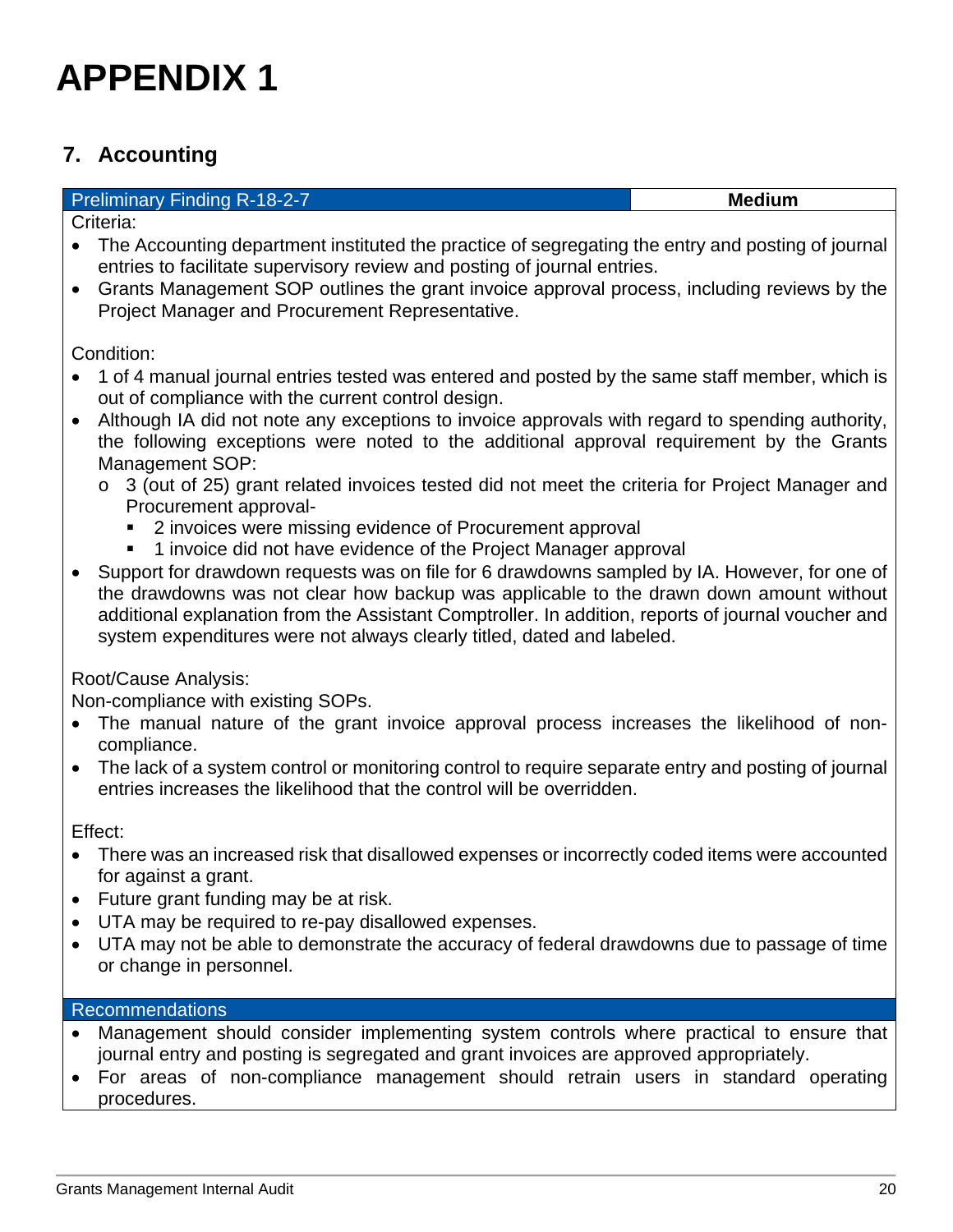Supporting documentation should be adequate in nature to provide a clear understanding of amounts drawn down, without further inquiry necessary.

| Management Agreement | Owner       | Target Completion Date |
|----------------------|-------------|------------------------|
| Yes                  | Comptroller | September 30, 2018     |

Accounting will commit to explore the system functionality of requiring Journal Entry submission and approval to be segregated, but initial test have failed, so accounting is not guaranteeing a final resolution. A majority of the problem is placed on initial implementation decisions on batch differentiation in an ERP environment that could require major development and implementation to correct after the fact. If a system is not possible then a process of detecting exceptions and following up will be implemented.

Accounting has developed a clear drawdown process and the one sample by IA was a singular event on a new grant, by interim staff.

#### Final Status **Medium**

Implemented

Audit procedures revealed that the prior recommendation to implement a system control where practical to ensure that journal entry and posting is segregated and grant invoices are approved appropriately had been implemented. As this is a system control, no further training was required for users not posting their own journal entry.

### **Condition:**

For the 2 drawdowns selected for testing both were lacking sufficient supporting documentation to provide a clear understanding of amounts drawn down. Additional explanation from the originating department, but not supporting documentation, was obtained for one of the drawdowns which identified possible explanations as to why documentation did not clearly match drawdowns.

### **Recommendation:**

- Accounting personnel should be trained not to perform a drawdown without adequate supporting documentation, including a clear identification of the items and amounts being drawn down which are understandable and agreed to relevant journal entries, approved invoices, or other appropriate documentation to assure that drawdowns are limited to eligible costs to implement the award as required by Circular FTA C 5010.E Award Management Requirements.
- Management should work with responsible parties to define the minimum level of documentation needed to support drawdown amounts particularly for complicated processes such as when multiple funding sources and tracking accounts may be used.

| Management Agreement                                                                                                                                                                                                                                                       | Owner       | <b>Target Completion Date</b> |  |  |
|----------------------------------------------------------------------------------------------------------------------------------------------------------------------------------------------------------------------------------------------------------------------------|-------------|-------------------------------|--|--|
| Yes                                                                                                                                                                                                                                                                        | Comptroller | March 15, 2019                |  |  |
| Accounting personnel will receive ongoing training on adequate backup needed to process a<br>drawdown. We will work with other departments, where applicable, to define what documentation<br>they need to provide as a minimum standard to be able to request a drawdown. |             |                               |  |  |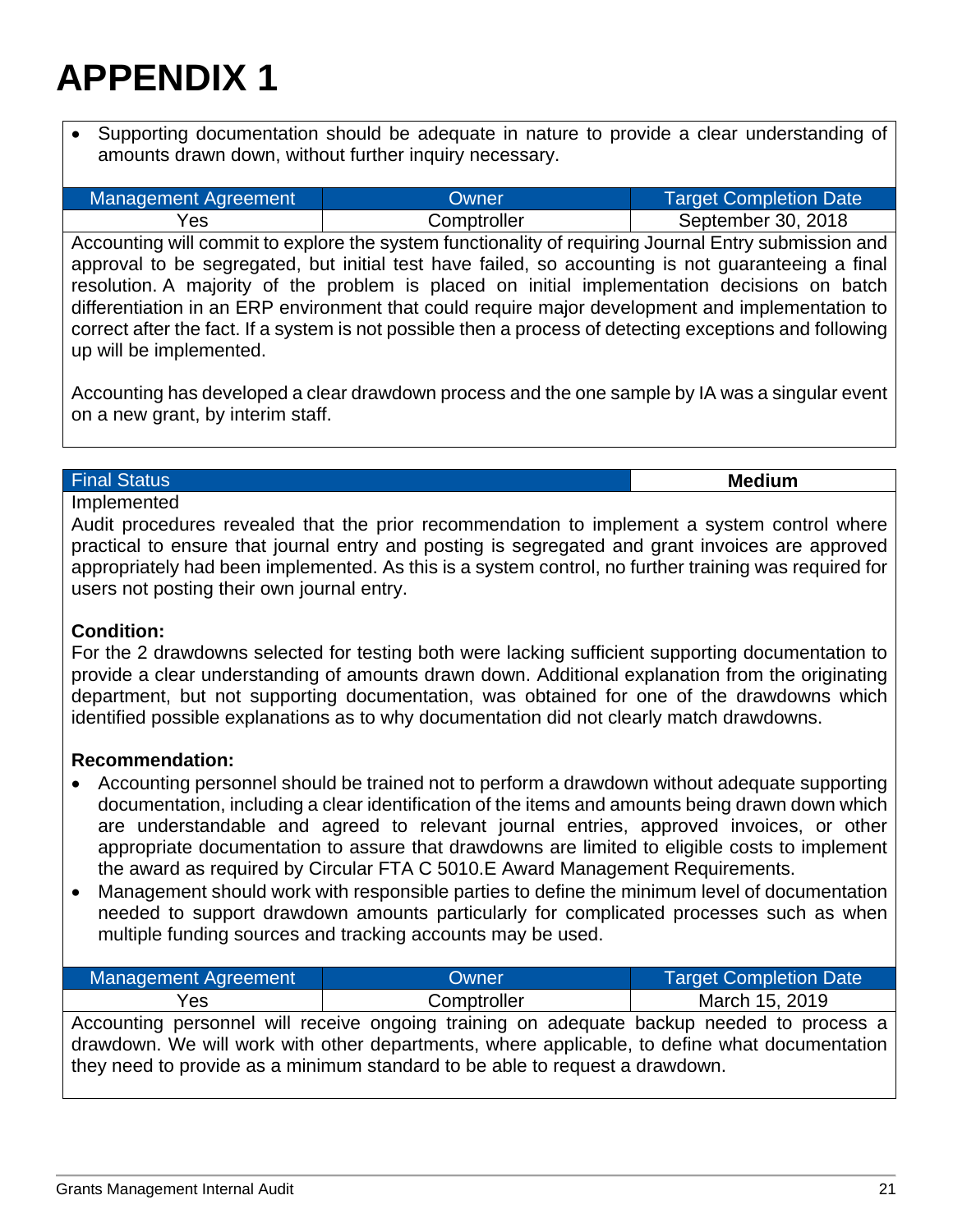### **REPORT RATING MATRICES**

### **OVERALL REPORT RATING**

The overall report ratings are defined as follows, applicable to the audit scope as defined

| <b>Descriptor</b>                 | <b>Guide</b>                                                                                                                                                       |
|-----------------------------------|--------------------------------------------------------------------------------------------------------------------------------------------------------------------|
| <b>Fully effective</b>            | Controls are as good as realistically possible, both well-designed<br>and operating as well as they can be.                                                        |
| <b>Substantially</b><br>effective | Controls are generally well designed and operating well but some<br>improvement is possible in their design or operation.                                          |
| <b>Partially effective</b>        | Controls are well designed but are not operating that well.<br><b>OR</b><br>While the operation is diligent, it is clear that better controls could<br>be devised. |
| <b>Largely ineffective</b>        | There are significant gaps in the design or in the effective operation<br>of controls – more could be done.                                                        |
| <b>Totally ineffective</b>        | Virtually no credible controls relative to what could be done.                                                                                                     |

### **DETAILED FINDING PRIORITY RATING**

| <b>Descriptor</b>  | <b>Guide</b>                                                                                                                                                                                                                                                                                                              |
|--------------------|---------------------------------------------------------------------------------------------------------------------------------------------------------------------------------------------------------------------------------------------------------------------------------------------------------------------------|
| <b>High</b>        | Matters considered being fundamental to the maintenance of<br>internal control or good corporate governance. These matters<br>should be subject to agreed remedial action within three months.                                                                                                                            |
| <b>Medium</b>      | Matters considered being important to the maintenance of internal<br>control or good corporate governance. These matters should be<br>subject to agreed remedial action within six months.                                                                                                                                |
| Low                | Matters considered being of minor importance to the maintenance<br>of internal control or good corporate governance or that represents<br>an opportunity for improving the efficiency of existing processes.<br>These matters should be subject to agreed remedial action and<br>further evaluation within twelve months. |
| <b>Implemented</b> | Management action has been taken to address the risk(s) noted in<br>the preliminary assessment finding.                                                                                                                                                                                                                   |